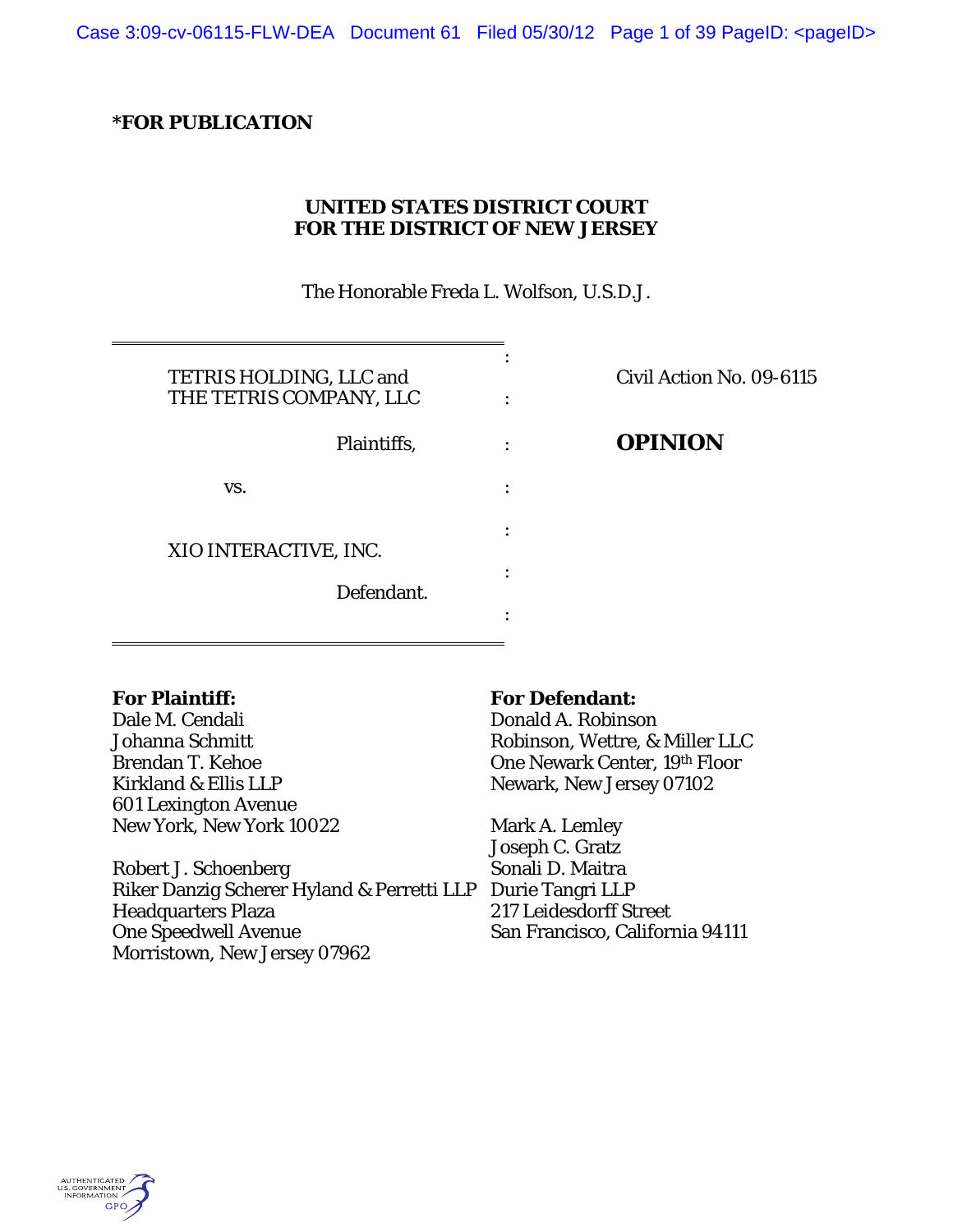#### **WOLFSON, United States District Judge:**

 Presently before the Court are cross-motions for summary judgment. Plaintiffs Tetris Holding, LLC and the Tetris Company, LLC (collectively "Tetris Holding" or Plaintiffs") claim that Defendant Xio Interactive, Inc. ("Xio" or "Defendant") has infringed the copyright and trade-dress of Plaintiffs' video game *Tetris*. Xio does not raise any issue of fact in response, but makes a purely legal argument that because it meticulously copied only non-protected elements, in particular the rules and functionality of the game, and not its expressive elements, that judgment should be entered in its favor. The motions stem from Tetris Holding's First Amended Complaint that alleges (1) Xio infringed Tetris Holding's copyright under 17 U.S.C. §§ 101 et seq. (Count One); (2) Xio's actions constituted unfair competition, false endorsement, and false designation of origin under 15 U.S.C. § 1125(a)(1)(A), including infringing Tetris Holding's trade dress (Count Two); (3) Trade Dress Infringement and Unfair Competition under the New Jersey Fair Trade Act (Count Three); (4) Xio's actions constituted common law unfair competition (Count Four); and (5) Xio was unjustly enriched by its actions at Tetris Holding's expense (Count Five).<sup>1</sup> Although the parties frame their motions as seeking summary judgment as to all claims, only Counts One and Two, the federal causes of action, are addressed in full by their briefs. It may very well be that the remaining counts flow from the issues disposed of today, but the Court will not *sua sponte* grant summary judgment on these causes of action without the parties addressing the remaining counts. Therefore, I will treat the motions as seeking summary judgment only as to Counts One and Two.

<sup>1</sup> Plaintiffs have subsequently withdrawn their unjust enrichment claim. Pl. Motion, at 45, n.22.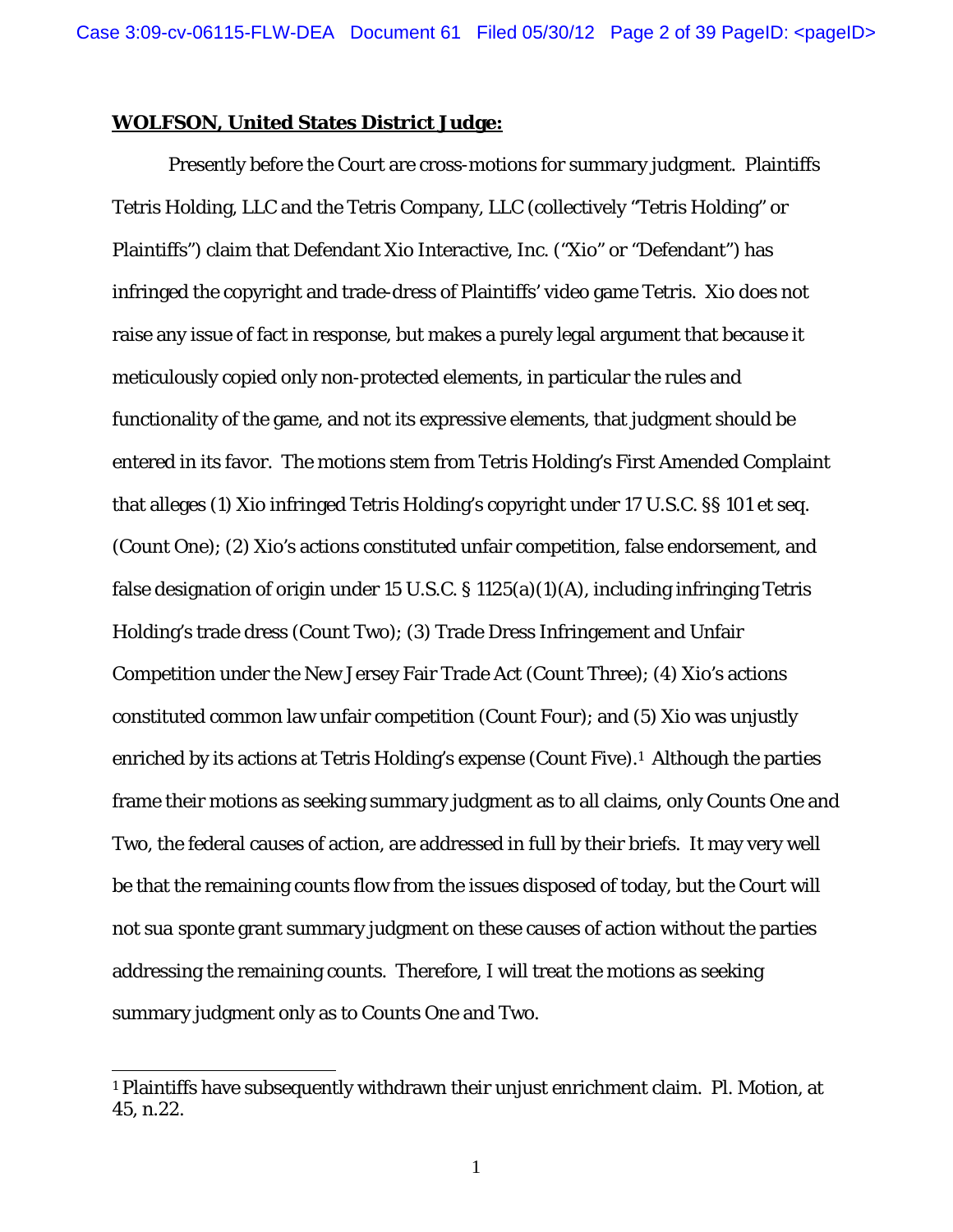For the reasons that follow, Plaintiffs' motion is granted and Defendant's motion is denied.

### **I. BACKGROUND**

The Court only recounts the facts necessary to resolve the parties' motions. The following facts are undisputed by the parties. The game of *Tetris* gained fame in the United States during the late 1980s and early 1990s as an electronic video game initially played on Nintendo's portable platform, the Gameboy, and on its console systems. Since that time, Tetris Holding has developed many versions for modern platforms.

*Tetris* is a facially simple puzzle game in which the player is tasked with creating complete horizontal lines along the bottom of the playing field by fitting several types of geometric block pieces (called tetrominos) together. The game becomes more complex and more difficult as you progress and are left with fewer options to arrange the pieces and less area of the playing field is available. Originally developed in Russia during the mid-1980s by Russian computer programmer Alexy Pajitnov, *Tetris* was exported to the United States and has since been adapted for the myriad electronic video game platforms available to consumers, including Apple Inc.'s iPhone. Pajitnov formed Tetris Holding, LLC, along with game designer, Henk Rogers. Tetris Holding, LLC owns the copyrights to the visual expression of the numerous *Tetris* iterations and licenses those rights to Tetris Company, LLC, which then sublicenses its rights. Companies have licensed Tetris Holding's intellectual property rights for a number of reasons. For example, Tetris Holding licensed the visual look of *Tetris*: (1) to Hallmark so it could design a *Tetris*-themed greeting card, (2) to states, such as New Jersey and Idaho, to create *Tetris*-themed lottery cards; and (3) to various television shows to use and reference *Tetris* in episodes. In the years since its development, *Tetris* has won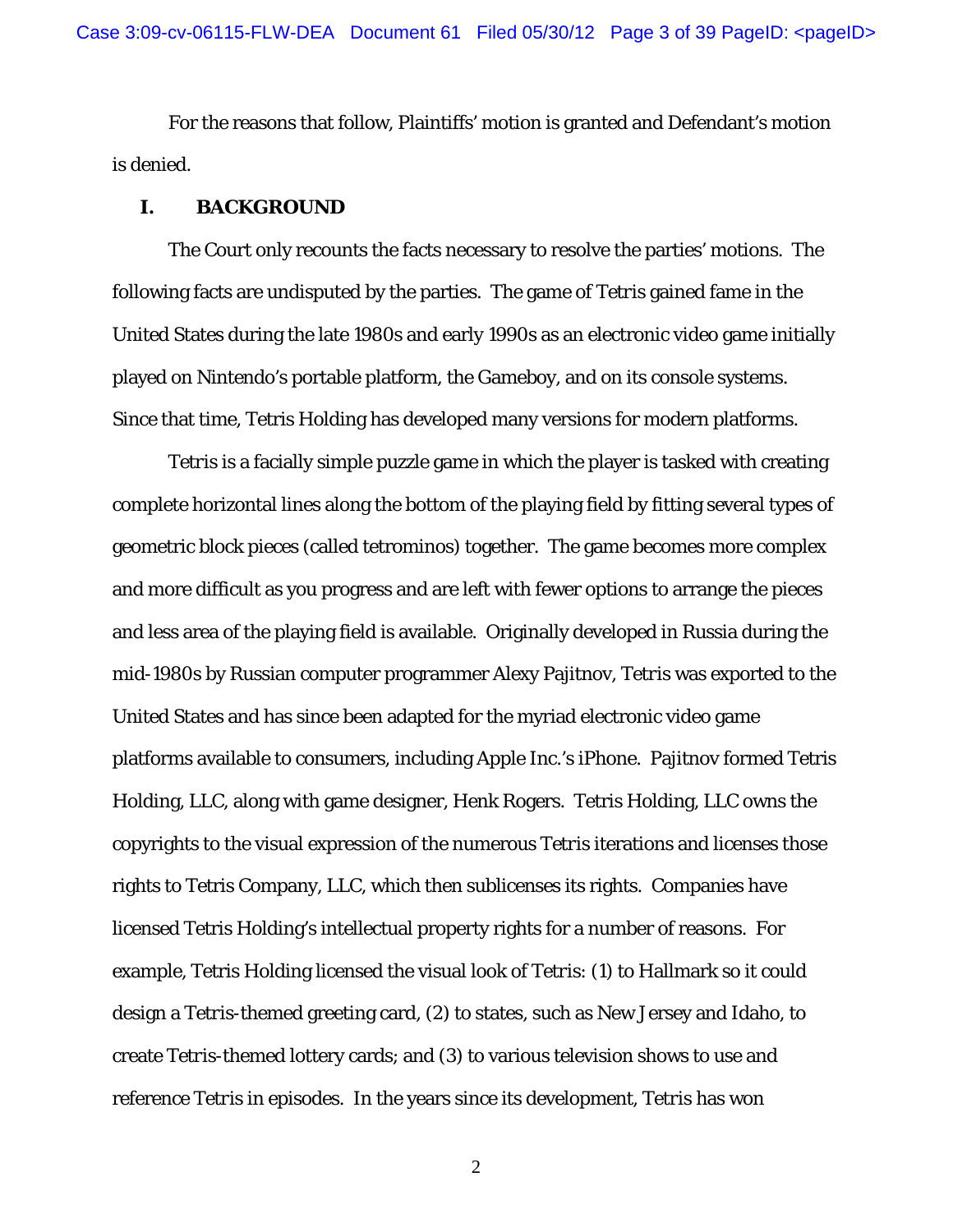numerous awards and accolades, and has been ranked high on several lists as one of the greatest video games of all time. It has sold over 200 million units worldwide. And *Tetris* continues to enjoy success through smart phones and social networking, with billions of games of *Tetris* being downloaded and played online.

Tetris Holding's success has also bred many unauthorized attempts at imitation. In response, *Tetris* has vigorously made a concerted effort to protect its intellectual property by pursuing such infringers through the legal process and removing hundreds of imitation games from the market. Tetris Holding alleges that Xio is one such company that has infringed its intellectual property, namely its copyrights and its trade dress, trading off the creative aspects of its work without authority.

Xio was formed by Desiree Golden, a recent college graduate, who decided to create a multiplayer puzzle game for the iPhone called "*Mino*" and admittedly used *Tetris* as inspiration.2 Indeed, Xio was more than inspired by *Tetris* as Xio readily admits that its game was copied from *Tetris* and was intended to be its version of *Tetris*. Plaintiffs point to Ms. Golden's statements that she was "trying to get a company started to make a MultiPlayer game similar to Tetris for the iPhone;" that some iPhone games "made by private developers have made 250K each in 2 months!;" and that Xio's game would "absolutely succeed" because "The concept is popular – everyone knows about it." Pl. Stmt. Of Undisputed Fact, ¶ 105. Plaintiffs also point to admissions by Xio's principals that Xio downloaded Tetris's iPhone application for the purpose of developing its own version and used it in the development of *Mino.* Id. ¶ 121-125. Xio does not dispute any of these facts. Yet, Xio says, it copied *Tetris* in such a way so as to

<sup>2</sup> The name *Mino* comes from the name of the Tetris playing piece: tetromino.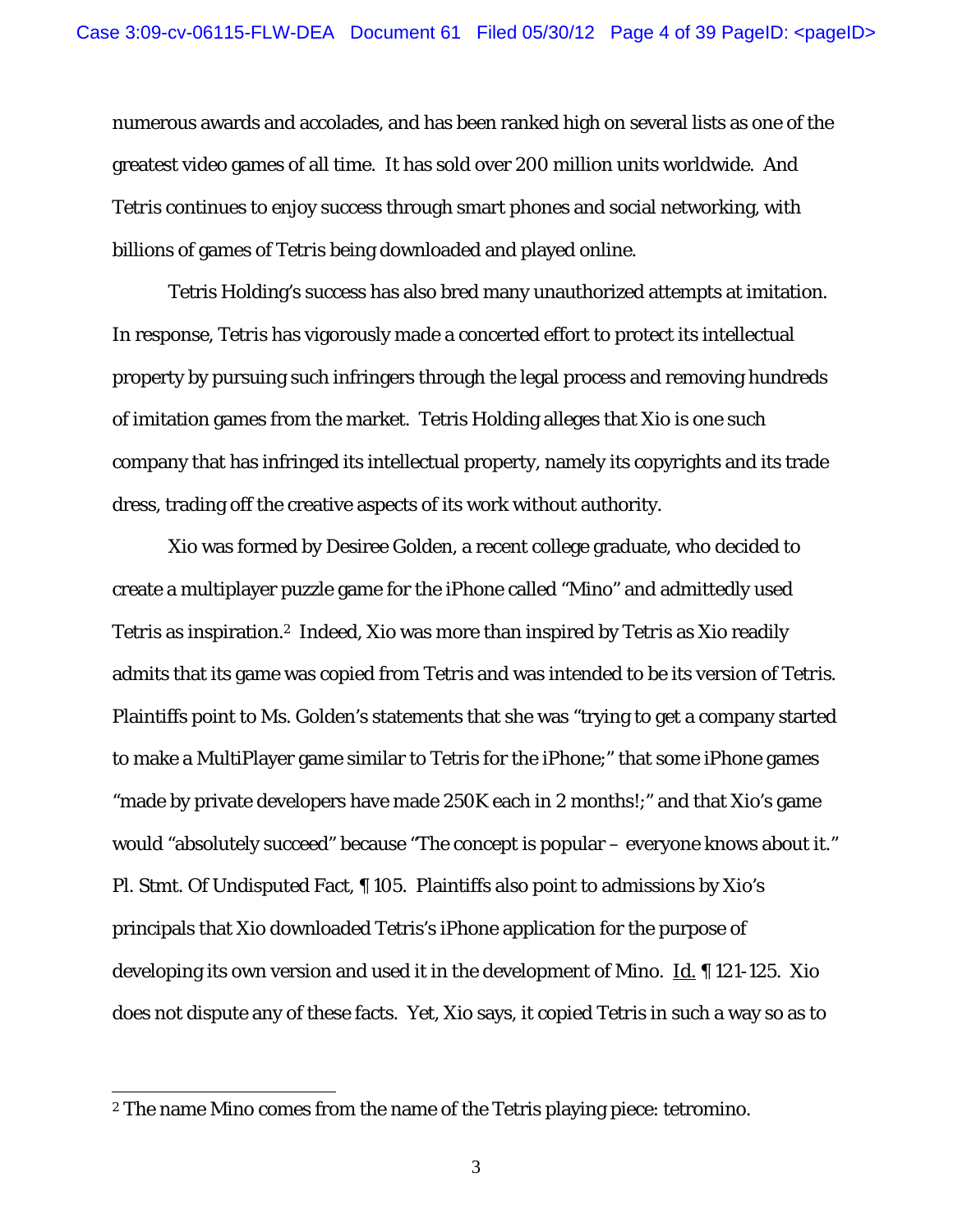not copy any protected elements after diligently researching intellectual property law, and that it also tried to obtain a license from Tetris Holding, but was refused.

Xio released *Mino* version 1.0 in May 2009, *Mino* version 1.1 in July 2009, and *Mino Lite* shortly thereafter.3 Tetris Holding became aware of *Mino* and *Mino Lite* and in August 2009, sent take-down notices pursuant to the Digital Millennium Copyright Act to Apple, Inc., which removed *Mino* and *Mino Lite* from its online apps marketplace. Xio's counsel sent two counter-notifications soon after and Apple, Inc. informed Tetris Holding that the games would be reinstated unless Tetris Holding filed a lawsuit. This litigation was then commenced in December 2009.

Tetris Holding argues that *Mino* infringed the following copyrightable elements:

- 1. Seven Tetrimino playing pieces made up of four equally-sized square joined at their sides;
- 2. The visual delineation of individual blocks that comprise each Tetrimino piece and the display of their borders;
- 3. The bright, distinct colors used for each of the Tetrimino pieces;
- 4. A tall, rectangular playfield (or matrix), 10 blocks wide and 20 blocks tall;
- 5. The appearance of Tetriminos moving from the top of the playfield to its bottom;
- 6. The way the Tetrimino pieces appear to move and rotate in the playfield;
- 7. The small display near the playfield that shows the next playing piece to appear in the playfield;

<sup>3</sup> The differences between these versions are not relevant to resolving the parties' motions.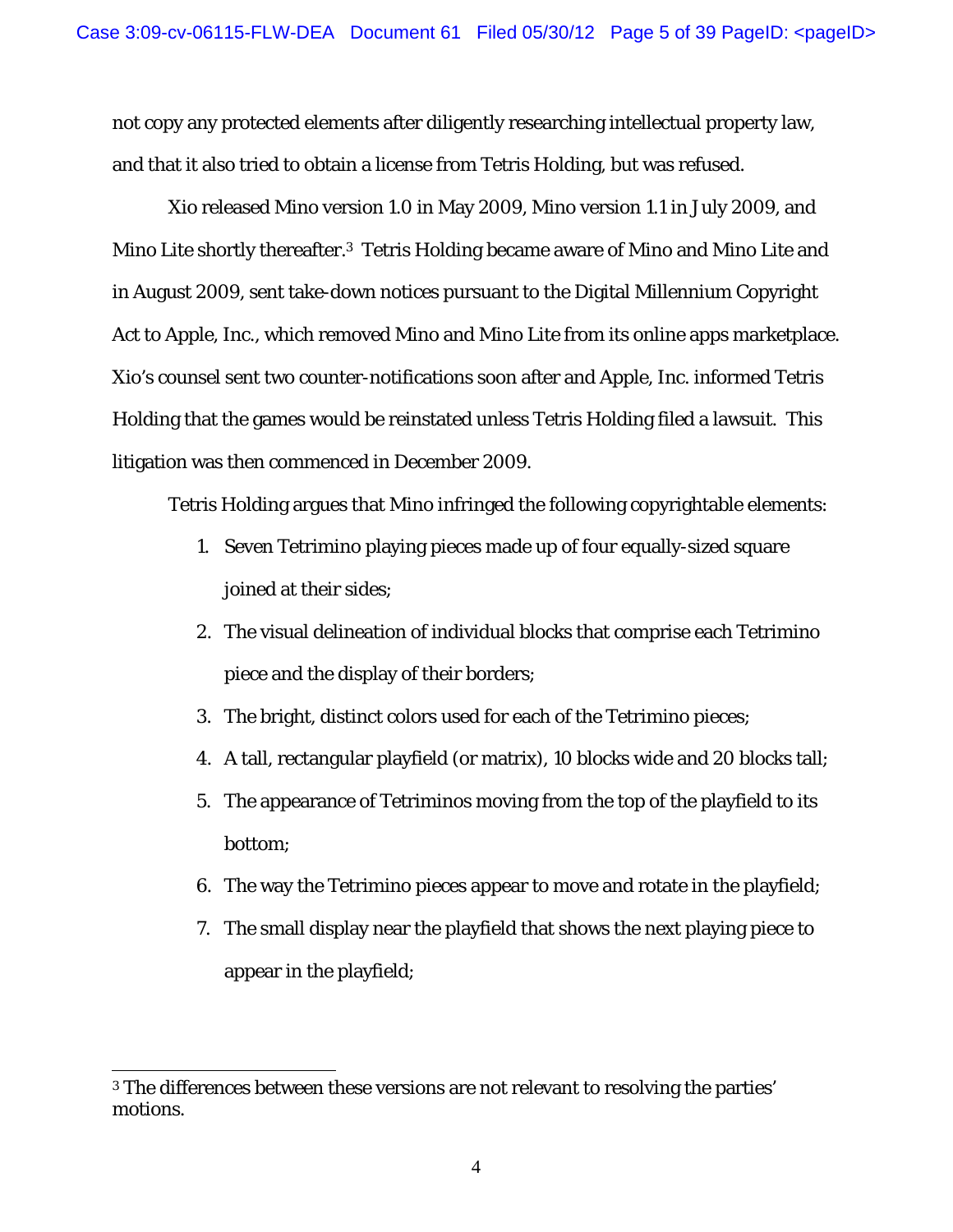- 8. The particular starting orientation of the Tetriminos, both at the top of the screen and as shown in the "next piece" display;
- 9. The display of a "shadow" piece beneath the Tetriminos as they fall;
- 10. The color change when the Tetriminos enter lock-down mode;
- 11. When a horizontal line fills across the playfield with blocks, the line disappears, and the remaining pieces appear to consolidate downward;
- 12. The appearance of individual blocks automatically filling in the playfield from the bottom to the top when the game is over;
- 13. The display of "garbage lines" with at least one missing block in random order; and
- 14. The screen layout in multiplayer versions with the player's matrix appearing most prominently on the screen and the opponents' matrixes appearing smaller than the player's matrix and to the side of the player's matrix.

Pl. Motion, at 17.

# **II. LEGAL STANDARD**

"Summary judgment is proper if there is no genuine issue of material fact and if, viewing the facts in the light most favorable to the non-moving party, the moving party is entitled to judgment as a matter of law." Pearson v. Component Tech. Corp., 247 F.3d 471, 482 n.1 (3d Cir. 2001) (citing Celotex Corp. v. Catrett, 477 U.S. 317, 322 (1986)); accord Fed. R. Civ. P. 56(c). For an issue to be genuine, there must be "a sufficient evidentiary basis on which a reasonable jury could find for the non-moving party." Kaucher v. County of Bucks, 455 F.3d 418, 423 (3d Cir. 2006); Anderson v. Liberty Lobby, Inc., 477 U.S. 242, 248, 106 S. Ct. 2505, 91 L. Ed. 2d 202 (1986). In determining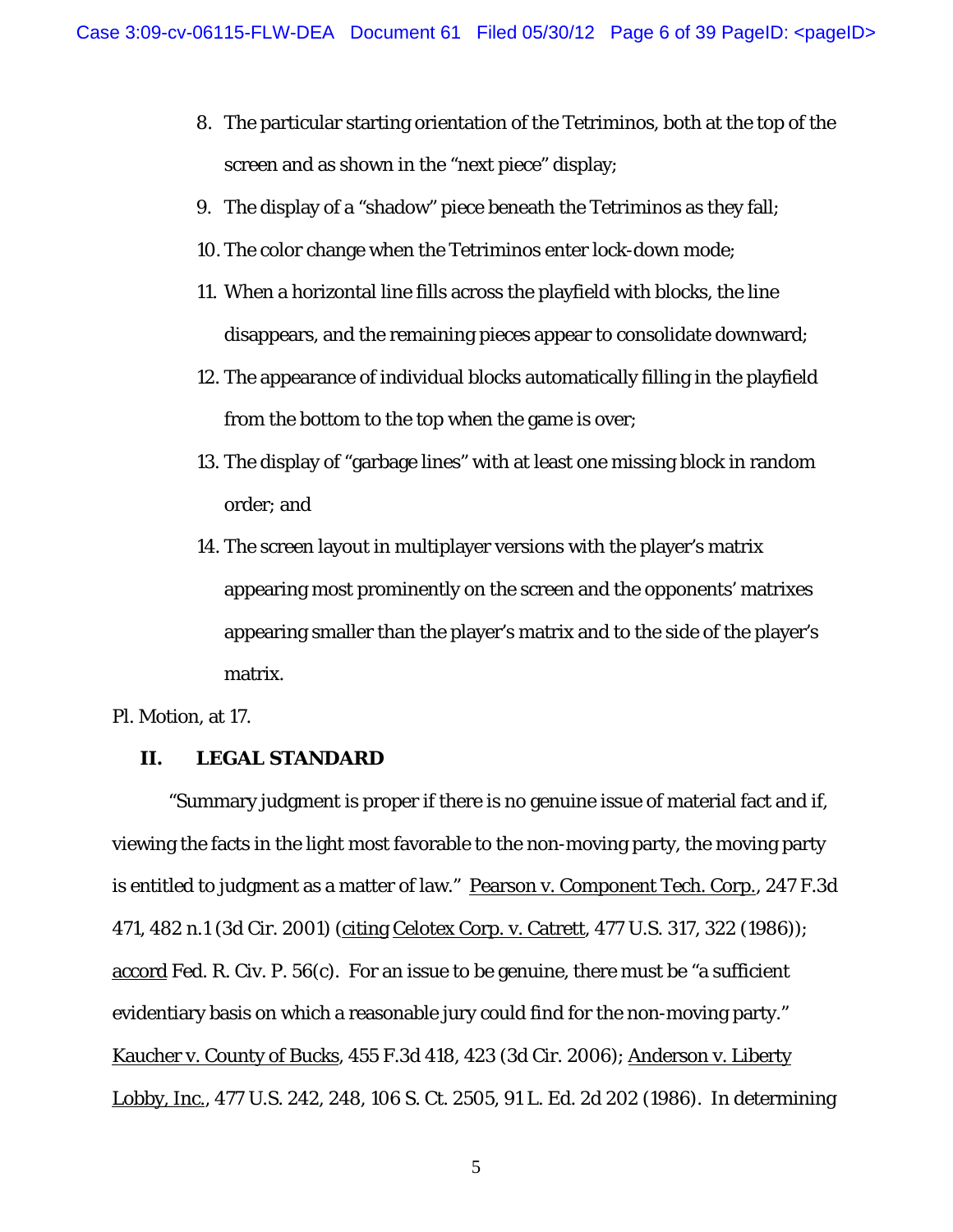whether a genuine issue of material fact exists, the court must view the facts and all reasonable inferences drawn from those facts in the light most favorable to the nonmoving party. Matsushita Elec. Indus. Co. v. Zenith Radio Corp., 475 U.S. 574, 587 (1986); Curley v. Klem, 298 F.3d 271, 276-77 (3d Cir. 2002). For a fact to be material, it must have the ability to "affect the outcome of the suit under governing law." Kaucher, 455 F.3d at 423. Disputes over irrelevant or unnecessary facts will not preclude a grant of summary judgment.

Initially, the moving party has the burden of demonstrating the absence of a genuine issue of material fact. Celotex Corp., 477 U.S. at 323. Once the moving party has met this burden, the nonmoving party must identify, by affidavits or otherwise, specific facts showing that there is a genuine issue for trial. Id.; Monroe v. Beard, 536 F.3d 198, 206-07 (3d Cir. 2008). Thus, to withstand a properly supported motion for summary judgment, the nonmoving party must identify specific facts and affirmative evidence that contradict those offered by the moving party. Anderson, 477 U.S. at 256- 57. The nonmoving party "must do more than simply show that there is some metaphysical doubt as to material facts." Id. at 206 (quoting Matsushita, 475 U.S. at 586).

#### **III. DISCUSSION**

#### **1. Copyright Infringement**

 "To establish a claim of copyright infringement, a plaintiff must establish: (1) ownership of a valid copyright; and (2) unauthorized copying of original elements of the plaintiff's work." Dun & Bradstreet Software Services, Inc. v. Grace Consulting, 307 F.3d 197, 206 (3d Cir. 2002); see Feist Pub'lns, Inc. v. Rural Tel. Serv. Co., 499 U.S. 340, 361 (1991); Mortg. Mkt. Guide, LLC v. Freedman Report, LLC, No. 06-140, 2008 U.S. Dist.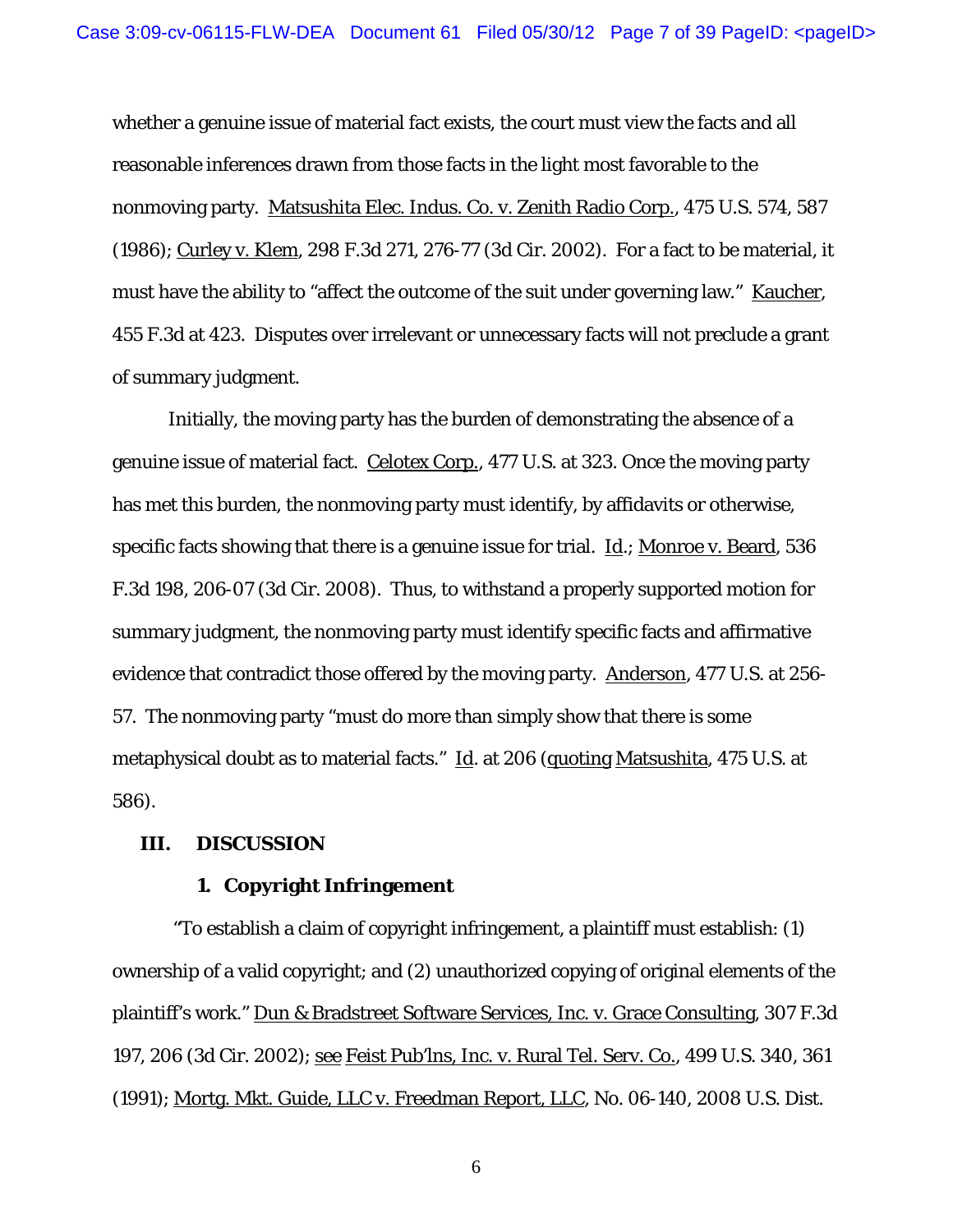LEXIS 56871, \*93 (D.N.J. July 28, 2008).

 $\overline{a}$ 

The parties agree that there are no genuine issues of fact in connection with their motions on either the copyright or federal trade dress claim. The question before the Court then is not whether summary judgment is appropriate, but rather, which party is entitled to summary judgment. There are no issues of material facts, in part, because Xio concedes much. Xio acknowledges that Tetris Holding owns the registered copyrights to the various iterations of *Tetris* and further admits that Xio copied *Tetris*, purposefully and deliberately, in designing *Mino*. Xio does not dispute that it downloaded Tetris Holding's iPhone application and used it to develop its own iPhone *Tetris*-like application for profit. What Xio does not concede is that it copied any protected elements. Instead, it argues the elements it copied were not original expression, because they were part of the game itself—the rules, function, and expression essential to the game play—which is not protected. Before releasing its product, Xio researched copyright law, both through its own independent studying and based on advice of counsel,<sup>4</sup> before designing its game. Based on this research, Xio believed it could freely copy any part of *Tetris* that was based on a "rule of the game" or that Xio viewed as being functional to the game. There is no question that Xio thought of its game as essentially a version of *Tetris*. Xio's principals referred to their game as "*Tetris*" multiple times during its development and admitted that their intention was to market and profit from making a *Tetris*-type product for the iPhone, using as much of

<sup>4</sup> Def. Motion, at 6-7. A related issue is that Xio was compelled by the Court to produce certain attorney-client communications in this case because Xio had first voluntarily produced some privileged documents in support of its case, thus invoking the sword and shield dichotomy. The parties argue extensively about what these compelled documents ultimately say and how they should be weighed in my decision. However, I find that the purely legal issues involved here can be resolved without resorting to the allegedly protected documents.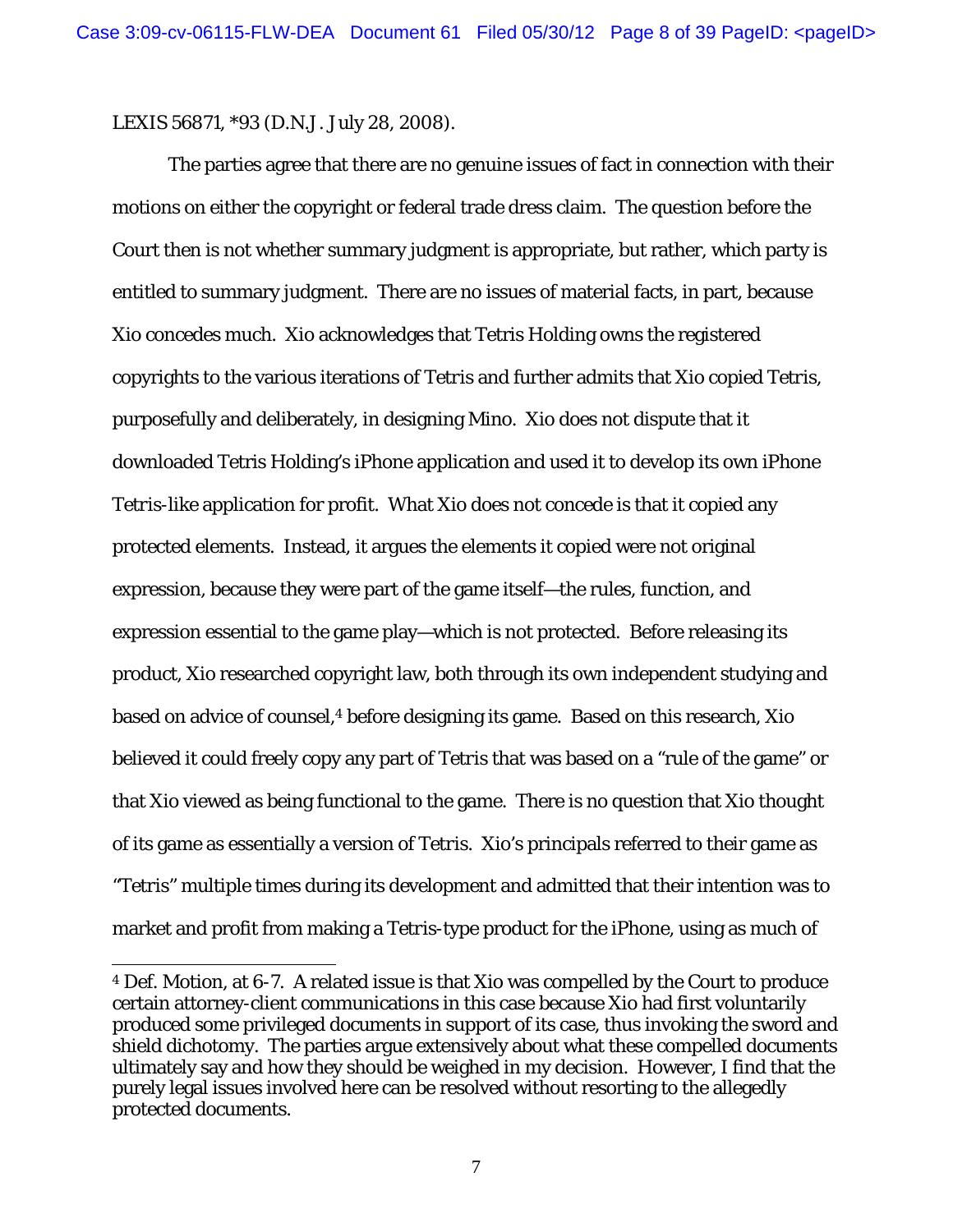the look and feel of *Tetris* that it thought it could copy based on its view of copyright

law. According to Defendant:

There is no question that *Mino* and *Tetris* look alike. But the only similarities between the games are elements not protected by copyright. This is no coincidence. Before developing its games, Xio analyzed the intellectual property laws to determine what parts of *Tetris* they could use and what parts they couldn't. Xio discovered that no one had a patent to the rules and other functional elements of *Tetris*. Xio carefully, intentionally, and purposefully crafted its game to exclude all protected, expressive elements.

Def. Motion, at 2. Implied, but not stated, in this admission is that Xio's careful, intentional, and purposeful attempt to exclude all protected elements was based on its opinion of what it believed was protected; the validity of that opinion, or lack thereof, underlies this litigation.

i. Idea-Expression Dichotomy

To resolve the claim of copyright infringement, I must first determine which elements of Plaintiffs' *Tetris* game are protected and which are not. I begin with the relevant language from 17 U.S.C. § 102. Subsection (a) outlines what a copyright protects, and reads in part:

Copyright protection subsists, in accordance with this title, in original works of authorship fixed in any tangible medium of expression, now known or later developed, from which they can be perceived, reproduced, or otherwise communicated, either directly or with the aid of a machine or device.

17 U.S.C. § 102(a). Courts in this Circuit and others have long held that elements of computer programs may be protected by copyright law. This includes both the code for the program as well as the graphical elements for programs such as video games. Apple Computer, Inc. v. Franklin Computer Corp., 714 F.2d 1240, 1249 (3d Cir. 1983) ("Thus a computer program, whether in object code or source code, is a 'literary work' and is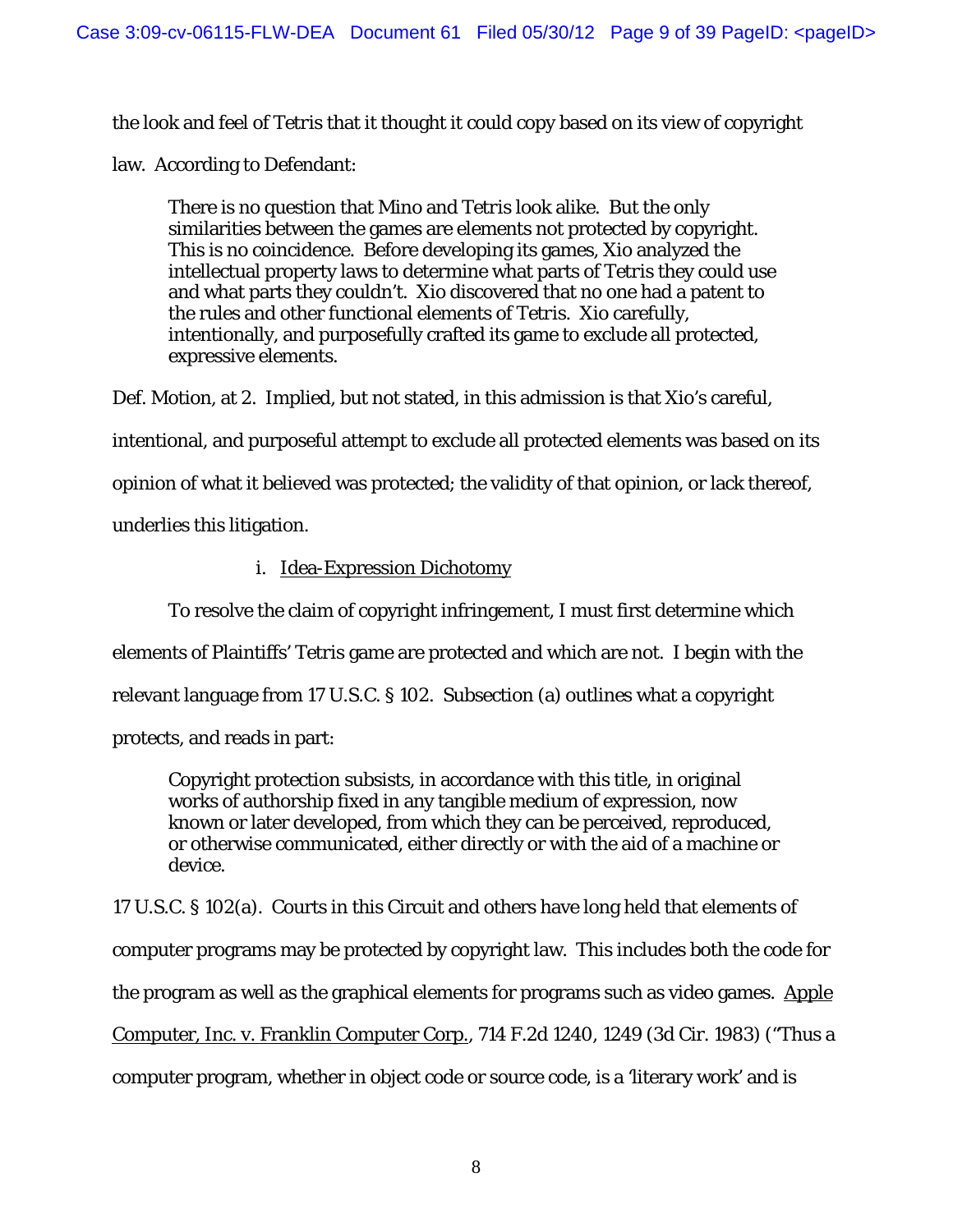protected from unauthorized copying, whether from its object or source code version."); Midway Mfg. Co. v. Bandai-America, Inc., 546 F. Supp. 125, 139 (D.N.J. 1982) ("It is also unquestionable that video games in general are entitled to copyright protections as audiovisual works."); Hart v. Elec. Arts, Inc., 808 F. Supp. 2d 757, 778 (D.N.J. 2011) (discussing copyrightability of video games in the context of First Amendment issues); see also Midway Mfg. Co. v. Arctic Intern. Inc., 704 F.2d 1009, 1012 (7th Cir. 1983) ("We thus conclude that video games are copyrightable as audiovisual works under the 1976 Copyright Act and we note that every other federal court (including our own) that has confronted this issue has reached the same conclusion."). Conversely, subsection (b) outlines what copyright law will not protect:

In no case does copyright protection for an original work of authorship extend to any idea, procedure, process, system, method of operation, concept, principle, or discovery, regardless of the form in which it is described, explained, illustrated, or embodied in such work.

17 U.S.C. § 102(b).

Together § 102(a) and § 102(b) codify what courts have come to call the "ideaexpression dichotomy." Whelan Assocs., Inc. v. Jaslow Dental Laboratory, Inc., 797 F.2d 1222, 1234 (3d Cir. 1986); H.R. Rep. No. 1476, 94th Cong., 2d Sess. 57 (1976), reprinted in 1976 U.S.C.C.A.N. 5659, 5670 ("Section 102(b) in no way enlarges or contracts the scope of copyright protection under the present law. Its purpose is to restate, in the context of the new single Federal system of copyright, that the basic dichotomy between expression and idea remains unchanged."); see also Mazer v. Stein, 347 U.S. 201, 217 (1954) ("Unlike a patent, a copyright gives no exclusive right to the art disclosed; protection is given only to the expression of the idea—not the idea itself").

The doctrine is simple to state—copyright will not protect an idea, only its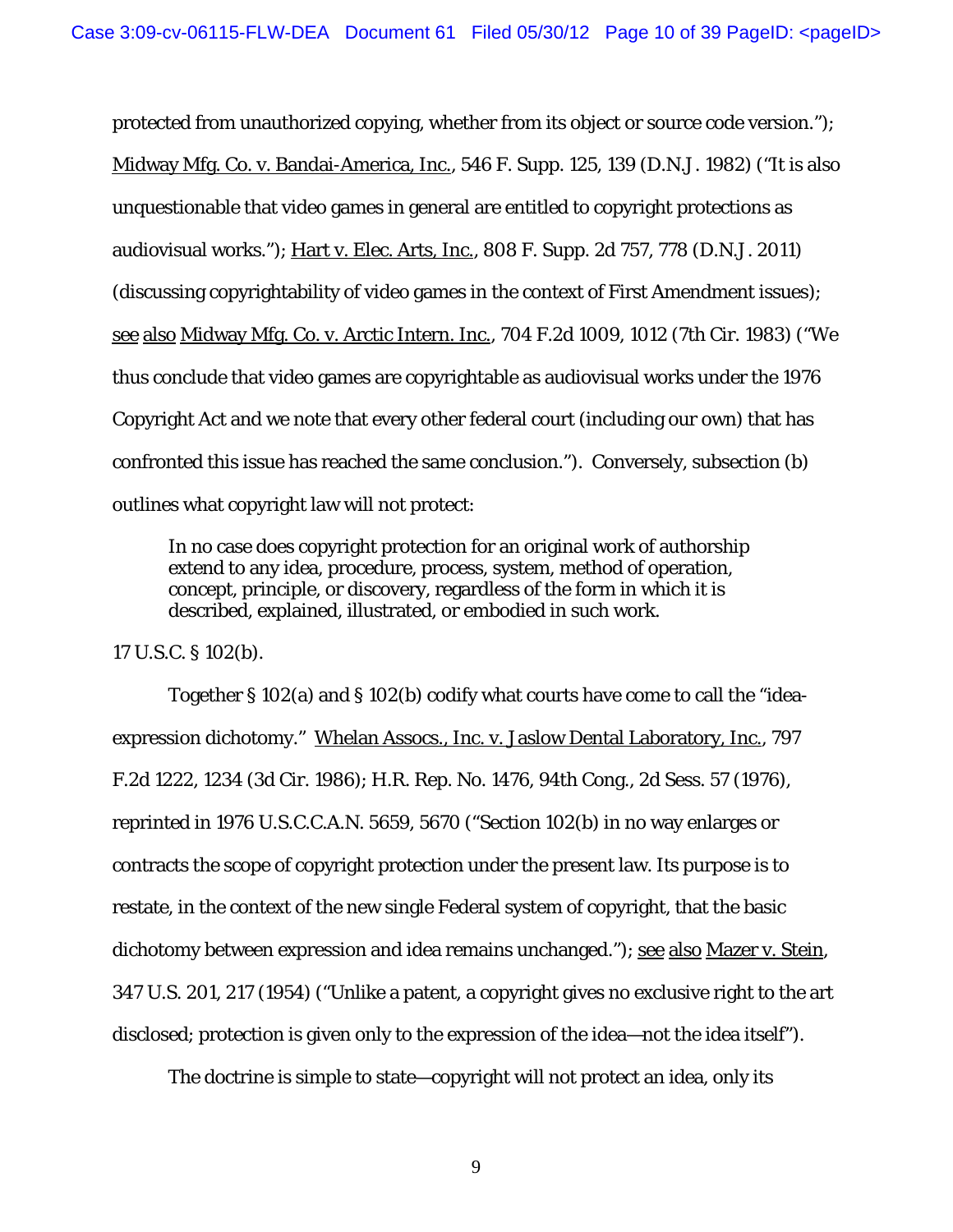expression—but difficult to apply, especially in the context of computer programs. As Judge Stahl of the First Circuit aptly wrote: "Applying copyright law to computer programs is like assembling a jigsaw puzzle whose pieces do not quite fit." Lotus Dev. Corp. v. Borland Int'l, 49 F.3d 807, 820 (1st Cir. 1995); see also Melville Nimmer, et al., NIMMER ON COPYRIGHT § 2.18[H] ("Accordingly, analyzing the substantial similarity of computer programs is especially challenging") (hereinafter "Nimmer").5 Different circuits have developed different tests for how to separate unprotectible ideas from protectible expression pertaining to computer software.

The Third Circuit was perhaps the first to weigh in on this issue in Whelan, although this decision has been criticized outside this Circuit.<sup>6</sup> Computer Assocs. Int'l v. Altai, 982 F.2d 693, 705 (2d Cir. 1992) ("We think that Whelan's approach to separating idea from expression in computer programs relies too heavily on metaphysical distinctions and does not place enough emphasis on practical considerations.") (collecting cases and academic articles criticizing Whelan); Plains Cotton Coop. Ass'n v. Goodpasture Computer Serv., Inc., 807 F.2d 1256, 1262 (5th Cir. 1987) (criticizing and declining to adopt Whelan); Sega Enters. v. Accolade, Inc., 977 F.2d 1510, 1525 (9th Cir. 1992) ("The Whelan rule, however, has been widely—and soundly—criticized as simplistic and overbroad."); Gates Rubber Co. v. Bando Chem. Indus., 9 F.3d 823, 840,

<sup>5</sup> Judge Hand famously described the difficulty of a court's task in deciphering an idea from its expression: "Obviously, no principle can be stated as to when an imitator has gone beyond the 'idea,' and has borrowed its 'expression.' Decisions must therefore inevitably be *ad hoc*." Peter Pan Fabrics, Inc. v. Martin Weiner Corp., 274 F.2d 487, 489 (2d Cir. 1960).

<sup>6</sup> Both Whelan and Altai, discussed *infra*, involved circumstances where the courts were considering the structure of the program rather than its graphical interface or visual displays. Nevertheless, these cases are instructive for how one analyzes copyright issues involving computer programs generally, especially in this instance when Xio argues so strenuously that Plaintiffs' expression is unprotected because it is functional.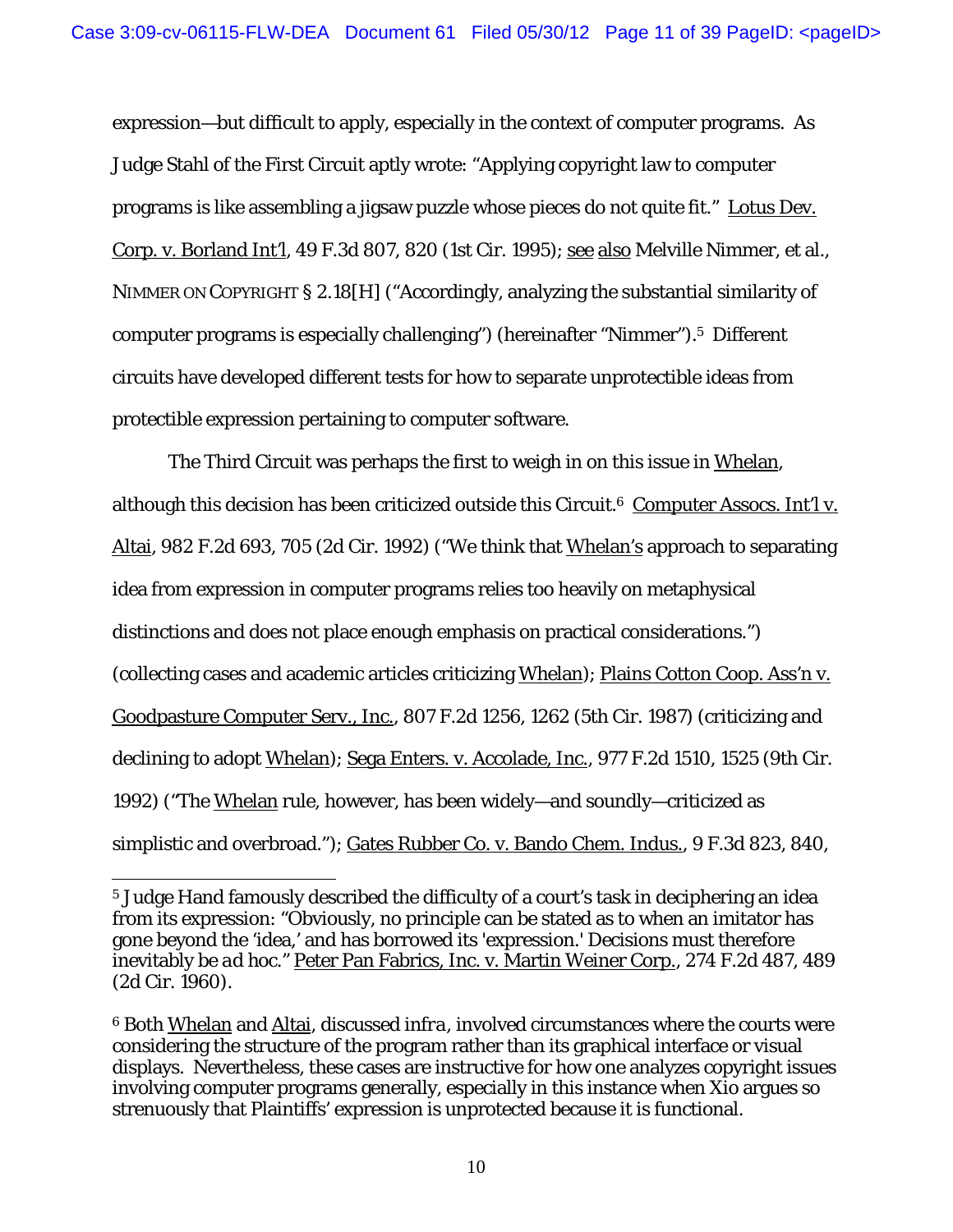n.17 (10th Cir. 1993). Yet even in the face of such criticism, the Third Circuit, sitting *en banc*, has declined to abandon its holding. In Southco, Inc. v. Kanebridge Corp., 390 F.3d 276 (3d Cir. 2004), the Circuit briefly discussed the holding in Whelan, but left it untouched, denying there was any tension between the holding there and in Whelan. Id. at 285 n.4

Shortly thereafter, the Second Circuit developed the abstraction-filtrationcomparison that purported to depart from Whelan. Altai, 982 F.2d at 706 ("[W]e think that district courts would be well-advised to undertake a three-step procedure, based on the abstractions test utilized by the district court, in order to determine whether the non-literal elements of two or more computer programs are substantially similar."). Unlike Whelan, this test has been widely accepted by other courts. See Atari Games Corp. v. Nintendo of Am. Inc., 975 F.2d 832, 839 (Fed. Cir. 1992) (employing Altai's abstraction-filtration-comparison method); Sega Enters. Ltd. v. Accolade, Inc., 977 F.2d 1510, 1525 (9th Cir. 1992) ("the Second Circuit's approach is an appropriate one"); Gates Rubber Co. v. Bando Chem. Indus., Ltd., 9 F.3d 823, 834 (10th Cir. 1993); Engineering Dynamics, Inc. v. Structural Software, Inc., 26 F.3d 1335, 1342, 1343 (5th Cir. 1994); Bateman v. Mnemonics, Inc., 79 F.3d 1532, 1543 n.24, 1544 (11th Cir. 1996); Comprehensive Technologies Int'l, Inc. v. Software Artisans, Inc., 3 F.3d 730, 734-735 (4th Cir. 1993) (also citing Third Circuit opinion in Whelan, discussed below).

I do not find, however, that these approaches require widely differing analyses, at least based on the facts before me today; both rest on similar premises and applications. In Whelan, the court held "*the purpose or function of a utilitarian work would be the work's idea, and everything that is not necessary to that purpose or function would be part of the expression of the idea*. Where there are various means of achieving the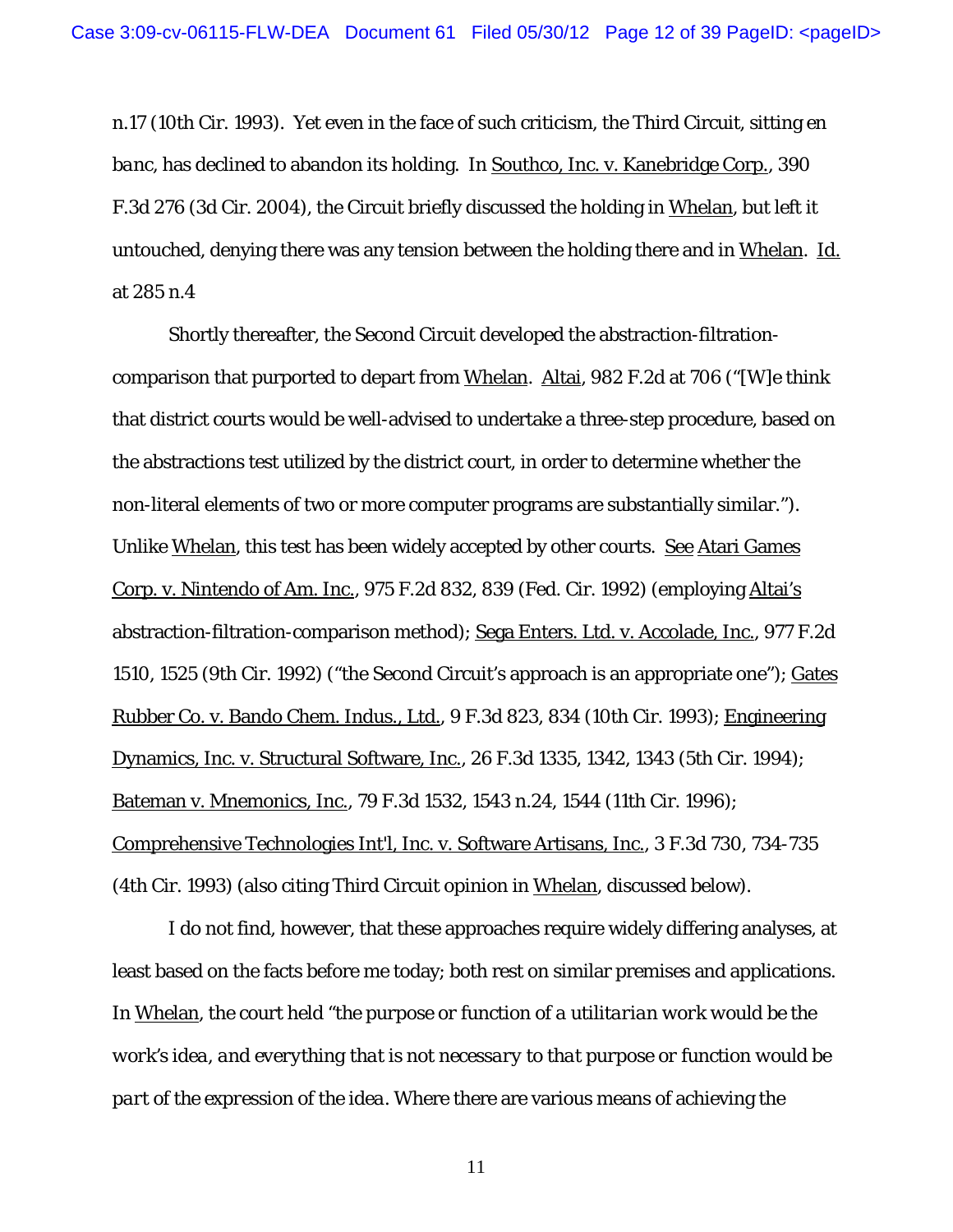desired purpose, then the particular means chosen is not necessary to the purpose; hence, there is expression, not idea." Id. at 1236 (emphasis in original). The computer program at issue was aimed at helping business operations for dental laboratories. Id. at 1238. The court addressed other doctrines, such as scènes à faire and fact intensive works, in conjunction with its analysis and then applied these concepts to address whether there was substantial similarity between the original and allegedly copied programs. Id.

In Altai, the Second Circuit suggested district courts undertake much the same analysis, albeit in three distinct steps. First, a court should "abstract" the program at issue, then filter out the unprotected material, and finally compare whatever remains (the protected expression) to the copied work. The last two steps are mostly identical to what the Third Circuit did in Whelan. It is the first step of the analysis, the abstraction, where differences purportedly lie. To abstract a computer program, the Second Circuit suggested that: "a court would first break down the allegedly infringed program into its constituent structural parts." Altai, 982 F.2d at 706. This is an overly complicated way of saying a court should first try to understand the principles or ideas driving the program and the essential processes and functions by which it achieves those purposes. See id. ("Upon any work a great number of patterns of increasing generality will fit equally well, as more and more of the incident is left out. The last may perhaps be no more than the most general statement of what the work is about, and at times might consist only of its title; but there is a point in this series of abstractions where they are no longer protected, since otherwise the author could prevent the use of his 'ideas,' to which, apart from their expression, his property is never extended.") (internal quotation and alterations omitted). This is similar, at least in principle, to what the Third Circuit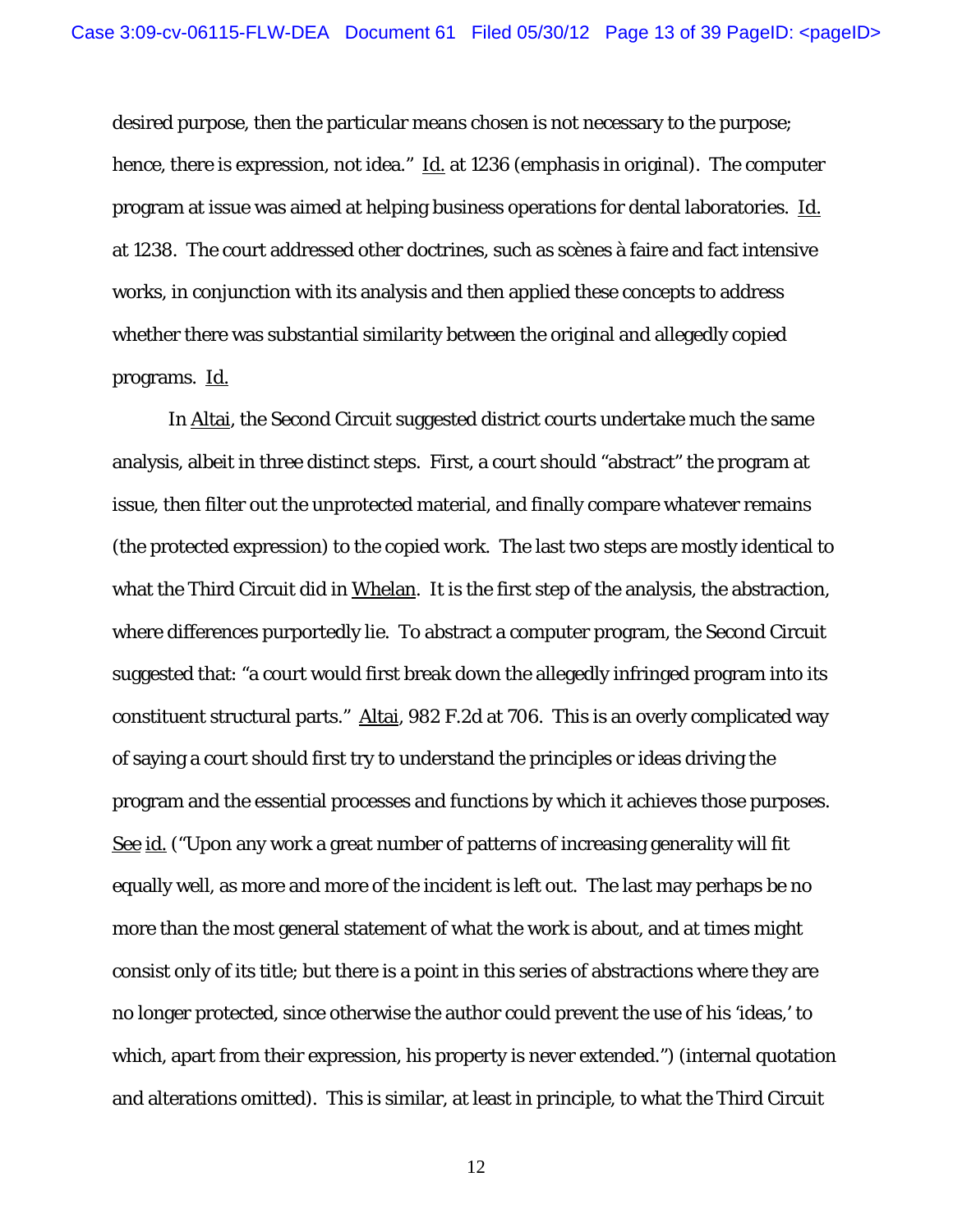expressed: "[t]he line between idea and expression may be drawn with reference to the end sought to be achieved by the work in question." Whelan, 767 F.2d at 1236. In any event, what needs to be "abstracted" or considered and how one achieves this will depend greatly on the type of program at issue and what precisely is being accused of copyright infringement. For example, analyzing whether source code was misappropriated would likely entail a different inquiry—or different abstraction—than analyzing whether the graphical interface or display of a program was copied. The Whelan Court was careful to note that its analysis would vary depending on the underlying facts. Id. at 1238, n.34. ("We do not mean to imply that the idea or purpose behind every utilitarian or functional work will be precisely what it accomplishes, and that structure and organization will therefore always be part of the expression of such works.").

 Indeed, criticism of Whelan seems aimed more at its application than the general principles underlying the holding inasmuch as the court found only one unprotectible idea at issue. Nimmer, § 13.03[F][1] ("The crucial flaw in this reasoning it that it assumes that only one 'idea,' in copyright law terms, underlies any computer program, and that once a separable idea can be identified, everything else must be expression."); Gates Rubber Co., 9 F.3d at 840, n.17 ("The criticisms of the Whelan analysis primarily concern the high level of abstraction at which the court chose to separate idea from expression. The criticisms of the Whelan decision are valid when the opinion is read to imply that a computer program can have only one idea."). But the Whelan Court never explicitly said or suggested a program can have only one idea behind it. Perhaps in 1983 when the case was decided such a result was more conceivable, but three decades and exponential increases in the power, range, and scope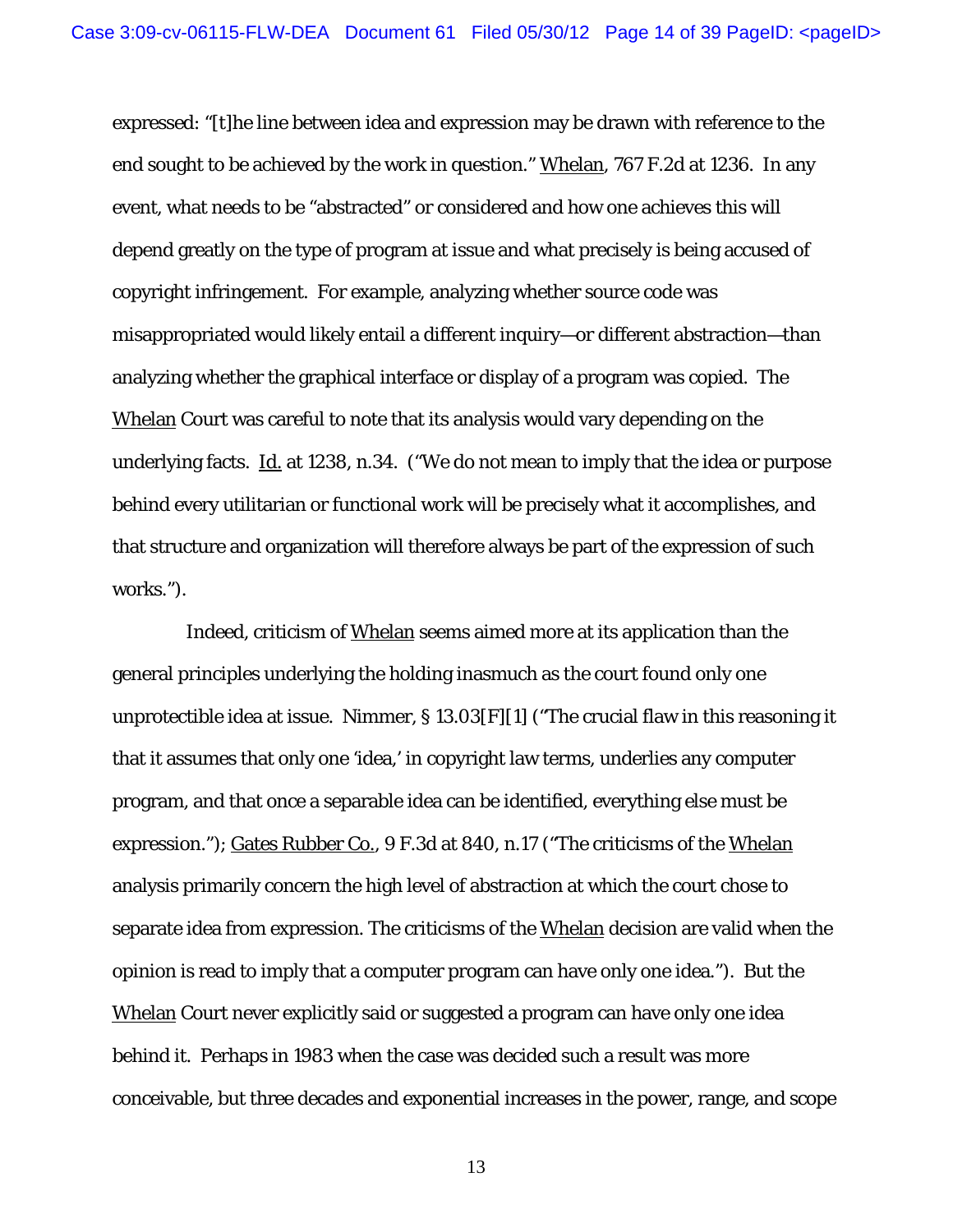of computer programs make it less likely today.

At the end of the day, no matter how one expresses the test, the task is clear: because copyright only protects original expression, I must delineate between the copyrightable expression in *Tetris* and the unprotected elements of the program, then evaluate whether there is substantial similarity between such expression and Defendant's *Mino* game. The starting point in this analysis must be to understand the ideas and concepts of *Tetris* itself.

#### ii. Doctrines of Merger and Scènes à Faire

In determining what elements are not protected, two related doctrines must be considered: merger and scènes à faire. Merger exists when an idea and its particular expression become inseparable. Kay Berry, Inc. v. Taylor Gifts, Inc., 421 F.3d 199, 209 (3d Cir. 2005) ("In some instances, there may come a point when an author's expression becomes indistinguishable from the idea he seeks to convey, such that the two merge."). If the law were to protect expression in such instances, then the copyright holder would have an unacceptable monopoly over that idea. In striking the balance between the two unenviable positions of either allowing an infringer to unlawfully copy another's expression or preventing the use of ideas rightly in the public domain, it is better to allow such copying rather than suffer the loss of future works that would have been developed based on those ideas. See Educ. Testing Services v. Katzman, 793 F.2d 533, 539 (3d Cir. 1986) ("When the idea and the expression of the idea coincide, then the expression will not be protected in order to prevent creation of a monopoly on the underlying art.") (citation omitted). Merger is appropriate when "there are no or few other ways of expressing a particular idea." Id. (quotation omitted). But "if the same idea can be expressed in a plurality of totally different manners, a plurality of copyrights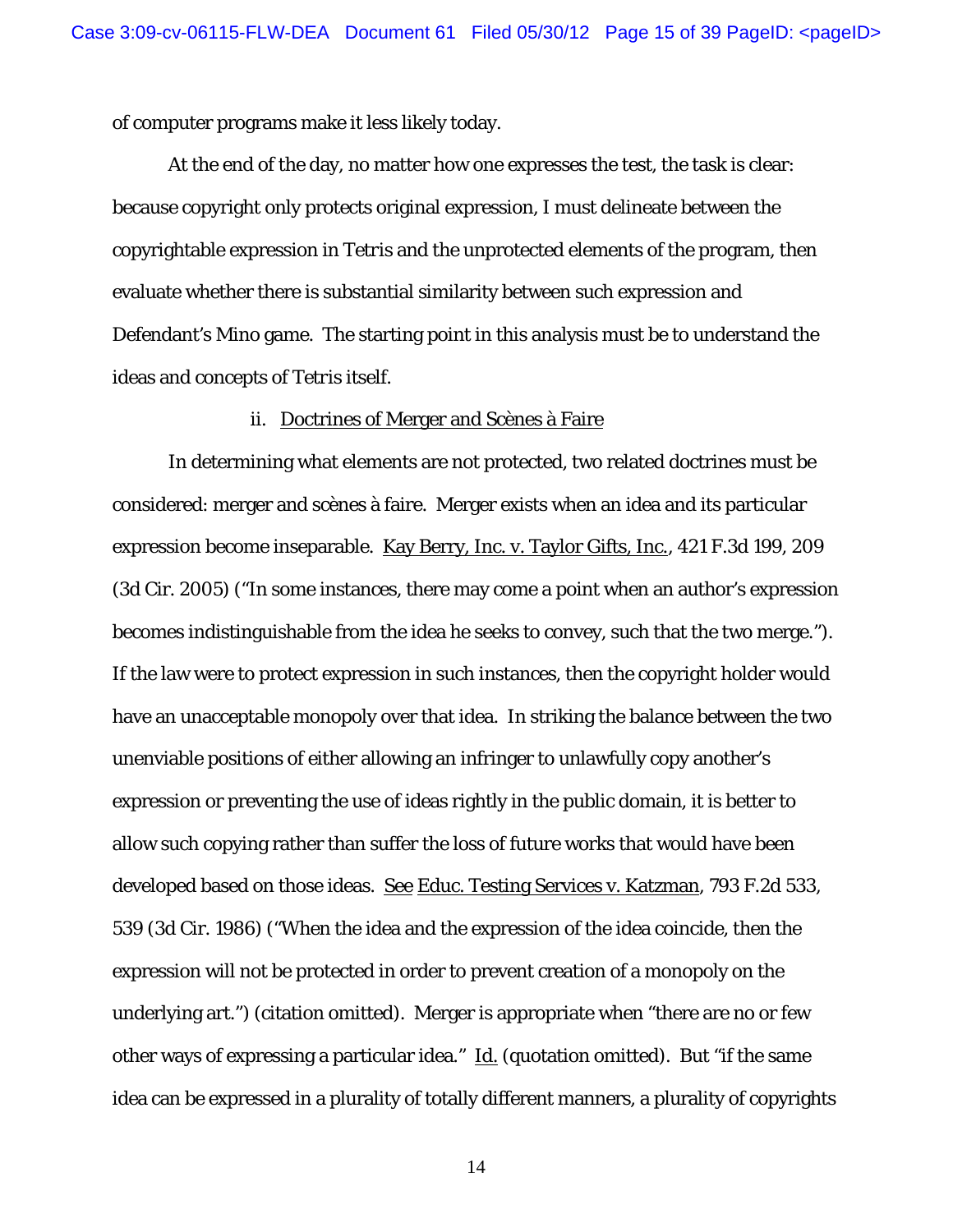may result" and merger will not prevent protection of one's expression. Id. (quotation omitted) ("If other methods of expressing that idea are not foreclosed as a practical matter, then there is no merger."). Indeed, the Third Circuit has explained that merger "is rare." Kay Berry, 421 F.3d at 209.

The second, related doctrine, known as "scènes à faire" (literally meaning a scene that must be done), applies to expression that is so associated with a particular genre, motif, or idea that one is compelled to use such expression. Jackson v. Booker, No. 11- 3400, 2012 U.S. App. LEXIS 3024, at \*12-13 (3d Cir. 2012) (describing scènes à faire as the "incidents, characters or settings which are as a practical matter standard in the treatment of" a particular subject); Hoehling v. Universal City Studios, Inc., 618 F.2d 972, 979 (2d Cir. 1980) ("Because it is virtually impossible to write about a particular historical era or fictional theme without employing certain 'stock' or standard literary devices, we have held that scènes à faire are not copyrightable as a matter of law."). For much the same reason as merger, such scenes are unprotectible by copyright law. Whelan, 797 F.2d at 1236 ("It is well-settled doctrine that scènes à faire are afforded no copyright protection."); Mortg. Mkt. Guide, 2008 U.S. Dist. LEXIS 56871, at \*104-105 ("[W]hen similar features in a videogame are as a practical matter indispensable, or at least standard, in the treatment of a given idea, they are treated like ideas and are therefore not protected by copyright.") (quotation omitted).

#### iii. Copyright Law As Applied to Games

With these principles and doctrines in mind, I now turn to the law as it has developed with regard to games and videogames in order to parse out the unprotected elements of *Tetris* from Plaintiffs' protectible expression. Neither party disputes that a game is deserving of some copyright protection. The game mechanics and the rules are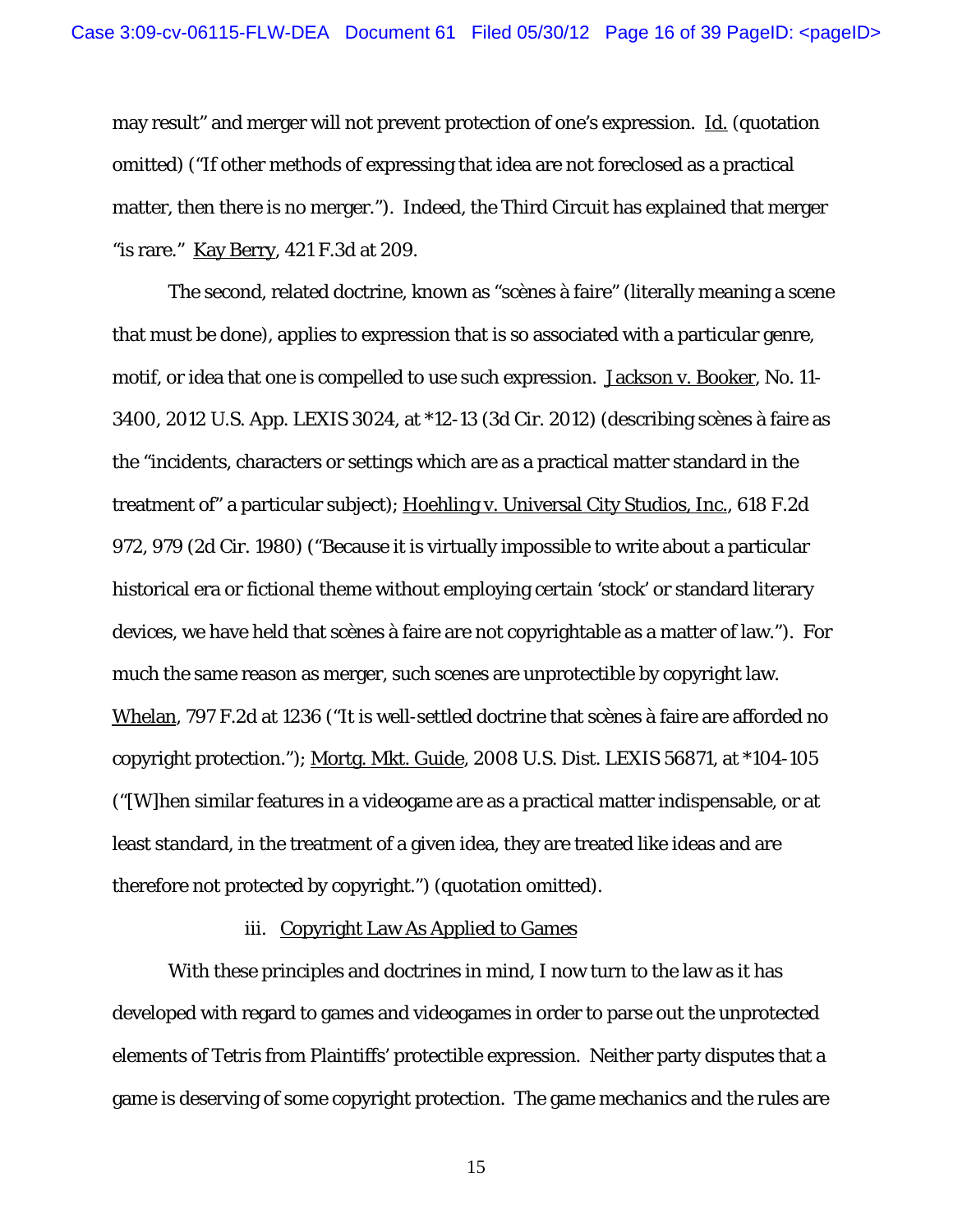not entitled to protection, but courts have found expressive elements copyrightable, including game labels, design of game boards, playing cards and graphical works. Affiliated Hosp. Prods., Inc. v. Merdel Game Mfg. Co., 513 F.2d 1183, 1189-90 (2d Cir. 1975) ("The rules of the game are perforce in the public domain as well as the game itself. Affiliated's copyright only protects Affiliated's arrangement of the rules and the manner of their presentation, and not their content"); Anti-Monopoly, Inc. v. General Mills Fun Group, Inc., 611 F.2d 296, 300, n.1 (9th Cir. 1979) ("The copyright laws are not involved in this case because business ideas, such as a game concept, cannot be copyrighted…."); Hoopla Sports & Entertainment v. Nike, Inc., 947 F. Supp. 347, 354 (N.D. Ill. 1996) ("Courts have also held that 'games' themselves (as opposed to the cards, boards, instruction books, etc. with which games may be played) are not copyrightable."); Nimmer, § 2.18[H]. In particular, courts have found the audiovisual display of a video game to be expression. Atari Games Corp. v. Oman, 979 F.2d 242, 245 (D.C. Cir. 1992) ("The hallmark of a video game is the expression found in 'the entire effect of the game as it appears and sounds,' its 'sequence of images.'") (per then-Judge Ginsburg); Atari, Inc. v. North American Philips Consumer Electronics Corp., 672 F.2d 607, 617 (7th Cir. Ill. 1982) (finding copyright protection extends "to at least a limited extent the particular form in which [a game] is expressed (shapes, sizes, colors, sequences, arrangements, and sounds)" and holding that defendant's use of similar video game characters infringed plaintiff's copyright); Midway, 546 F. Supp. at 139 (finding graphical characters of video game were protectible expression). This distinction then between a game's rules and its appearance is merely the application of the familiar idea-expression dichotomy as applied to the particular field of games.<sup>7</sup> See,

<sup>&</sup>lt;sup>7</sup> Xio argues that some independent principle protects game rules rather than it being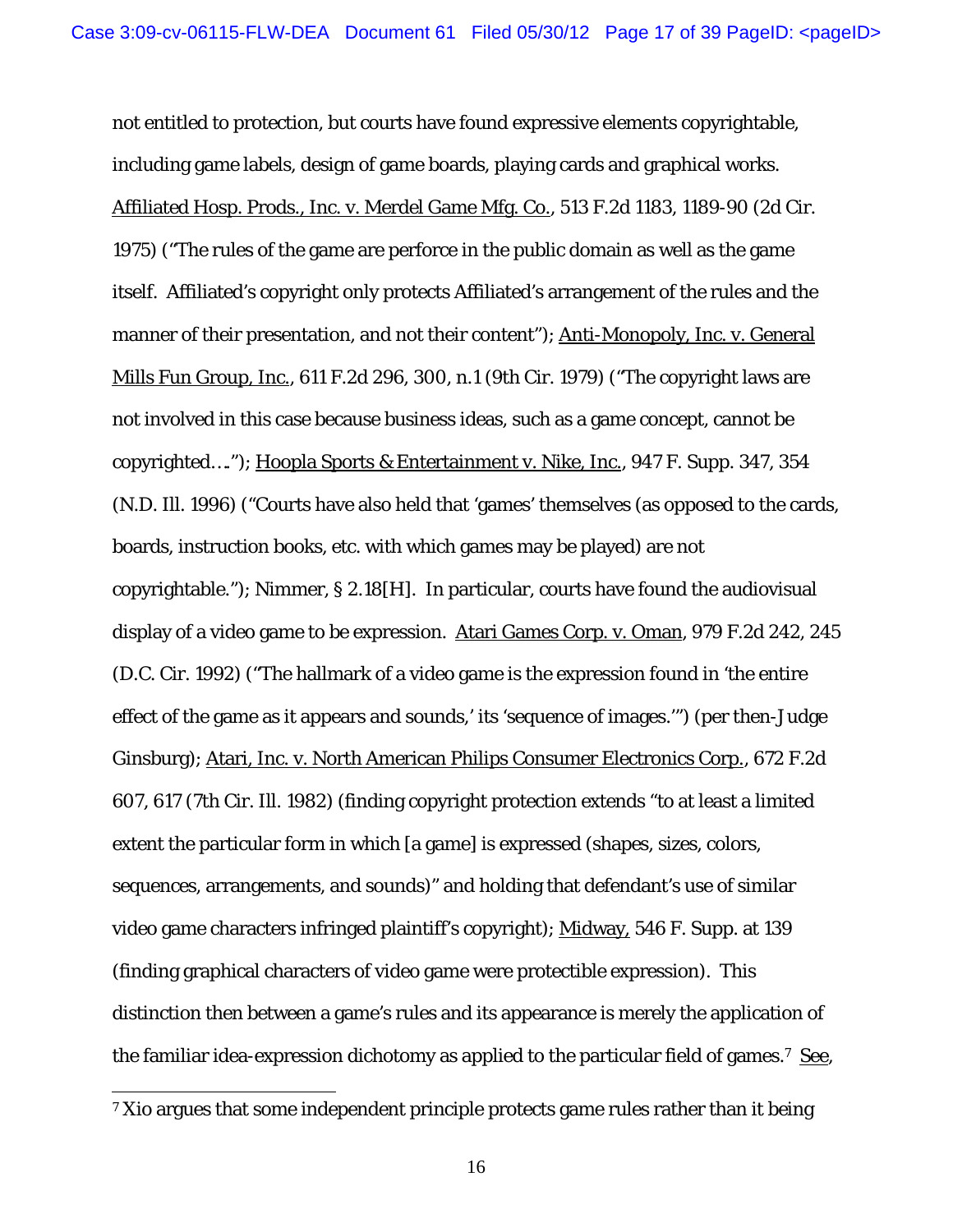e.g., Durham Industries, Inc. v. Tomy Corp., 630 F.2d 905, 913 (2d Cir. 1980) (discussing copyright as applied to games and stating that "[j]ust as copyright protection extends to expression but not ideas, copyright protection extends only to the artistic aspects, but not the mechanical or utilitarian features, of a protected work.").

Rather than following this analysis, Defendant's primary argument takes a somewhat different path. Xio repeatedly emphasizes that Tetris Holding cannot protect by copyright what is only protectible by patent and therefore not only are the ideas of *Tetris* (or the rules of the game) not protectible, but neither are the "functional aspects" of the game or expressive elements related to the game's function or play. Def. Motion, at 6. As part of this argument, Xio conflates the doctrines of merger and scènes à faire to say that Tetris Holding cannot protect expression inseparable from either game rules or game function.

Xio's brief devotes many pages to explain how patents protect particular aspects of intellectual property while copyright protects other, distinct aspects, but I find that Defendant extracts much from this distinction—too much. Xio is correct that one cannot protect some functional aspect of a work by copyright as one would with a patent. But this principle does not mean, and cannot mean, that *any and all expression* related to a game rule or game function is unprotectible. Such an exception to copyright would likely swallow any protection one could possibly have; almost all expressive elements of a game are related in some way to the rules and functions of game play. Tetris Holding is as entitled to copyright protection for the way in which it chooses to express game rules or game play as one would be to the way in which one chooses to

 $\overline{a}$ 

the natural extension of the idea-expression dichotomy applied to games. I find no case law or support for such a premise.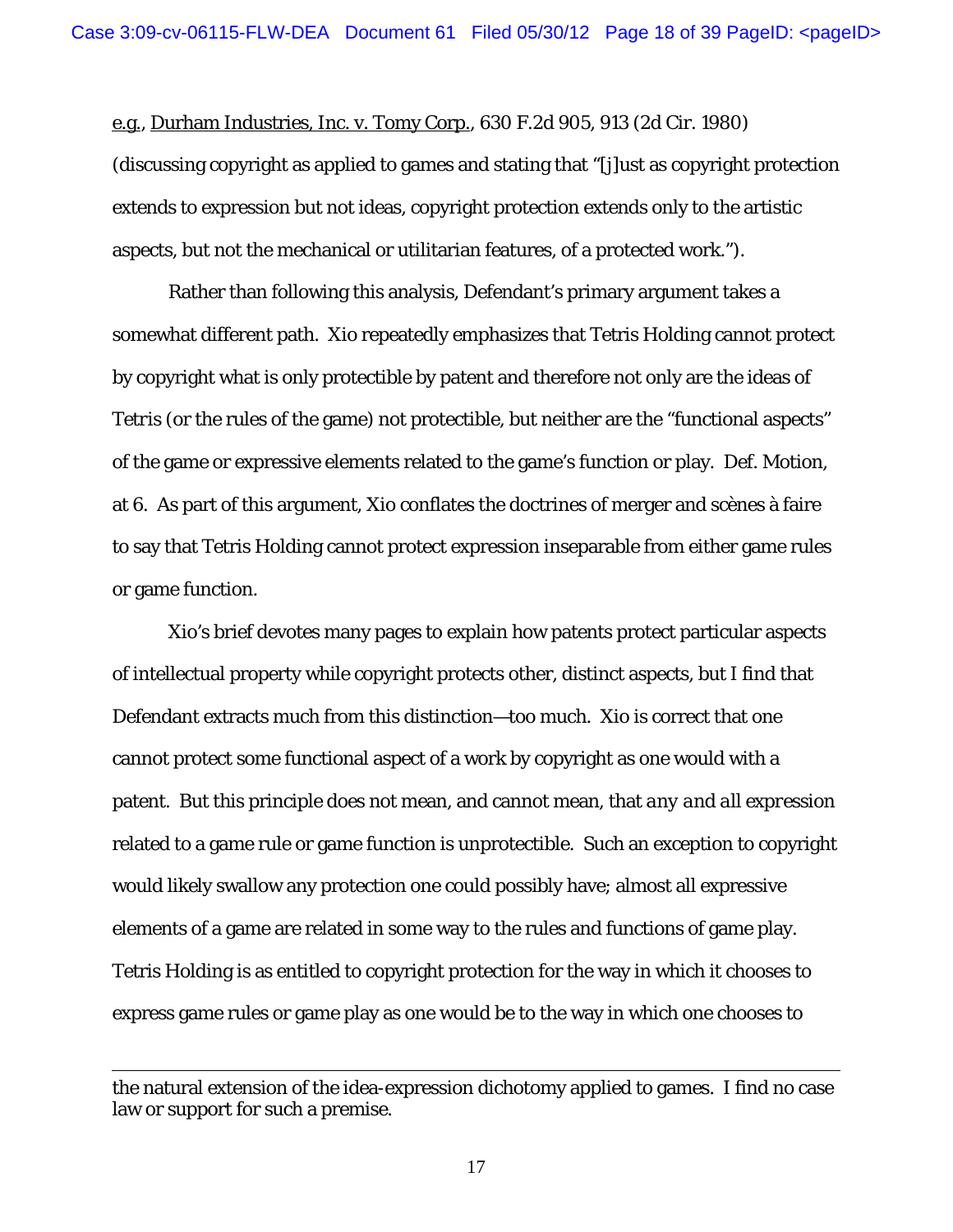express an idea.

The cases Xio cites in support of its argument do not stand for expanding the law so that any expression related to functionality is *a fortiori* outside the ambit of copyright law. Rather, expression is not protected only when it is integral or inseparable from the idea or the function under the doctrines of merger or scènes à faire. Defendant relies on the seminal case, Baker v. Selden, as the starting point for its analysis. There the Supreme Court held that plaintiff could not copyright certain forms used in his new system of bookkeeping ostensibly as a means to protect the idea underlying that system. Baker v. Selden, 101 U.S. 99, 103 (1879). The defendant in Baker developed similar charts, although arranged differently, and plaintiff sued him for copyright infringement arguing defendant's work embodied the system that plaintiff originally described. But the plaintiff did not have rights to his new bookkeeping idea, nor to those elements that were a necessary accompaniment to the idea.  $\underline{\mathop{\rm Id}\nolimits}$ . The Court explained its holding this way:

The copyright of a work on mathematical science cannot give to the author an exclusive right to the methods of operation which he propounds, or to the diagrams which he employs to explain them, so as to prevent an engineer from using them whenever occasion requires. The very object of publishing a book on science or the useful arts is to communicate to the world the useful knowledge which it contains. But this object would be frustrated if the knowledge could not be used without incurring the guilt of piracy of the book. And where the art it teaches cannot be used without employing the methods and diagrams used to illustrate the book, or such as are similar to them, such methods and diagrams are *to be considered as necessary incidents to the art*, and given therewith to the public; not given for the purpose of publication in other works explanatory of the art, but for the purpose of practical application.

Id. (emphasis added). That the charts (i.e. the expression of the idea) were "necessary incidents" is key in applying this case here; the art was unusable without that expression. The Court, holding plaintiff's expression unprotectible, in essence applied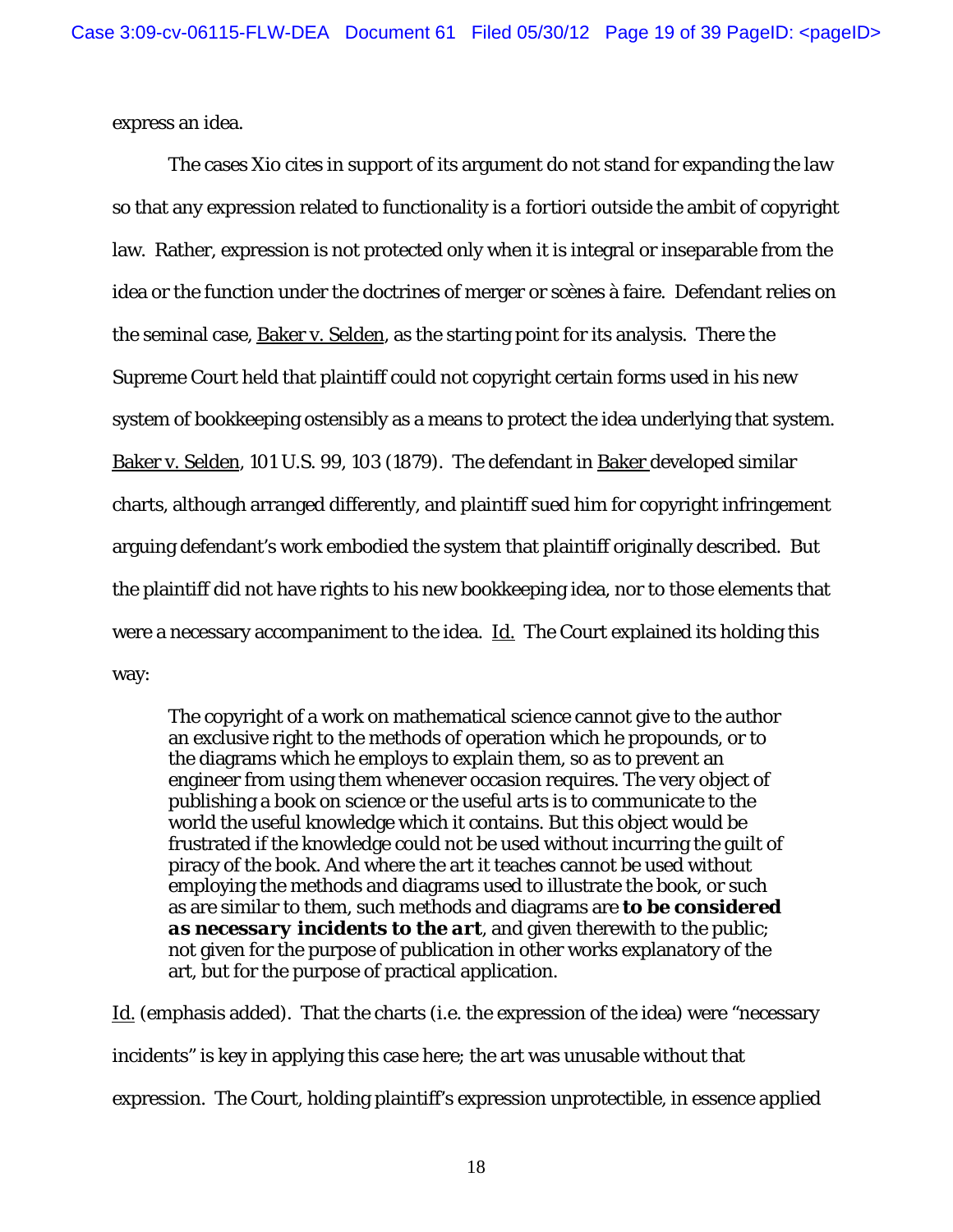the merger doctrine to prevent the plaintiff from precluding the use of his idea, which he had already donated to the public domain. But the Court did not hold that any expression, even if related to a use or method of operation, was beyond the boundary of copyright. Indeed, it said the opposite: "But as embodied and taught in a literary composition or book, their essence consists only in their statement. This alone is what is secured by the copyright. The use by another of the same methods of statement, whether in words or illustrations, in a book published for teaching the art, would undoubtedly be an infringement of the copyright." Id. at 104.

Many of the other cases cited by Xio reach the same result based on the same reasoning. In Taylor Instrument, the court found that plaintiff's chart was an integral part of its recording thermometer and therefore an object of use not entitled to copyright protection. Taylor Instrument Cos. v. Fawley-Brost Co., 139 F.2d 98 (7th Cir. 1943) ("The description of the art in a book, though entitled to the benefit of copyright, lays no foundation for *an exclusive claim* to the art itself. The object of the one is explanation; the object of the other is use.") (emphasis added); see also Brown Instrument Co. v. Warner, 161 F.2d 910, 911 (D.C. Cir. 1947) ("Since the machines which cooperate with the charts in suit *are useless without them*, to copyright the charts would in effect continue appellant's monopoly of its machines beyond the time authorized by the patent law.").

The case that appears to come closest to Defendant's point is **Lotus Development** Corp. v. Borland International, Inc., 49 F.3d 807 (1st Cir. 1995). The First Circuit held that a nearly identical menu hierarchy in a computer program could not be protected by copyright because it was a method of use. In particular, Xio cites to the following language: "Accepting the district court's finding that the Lotus developers made some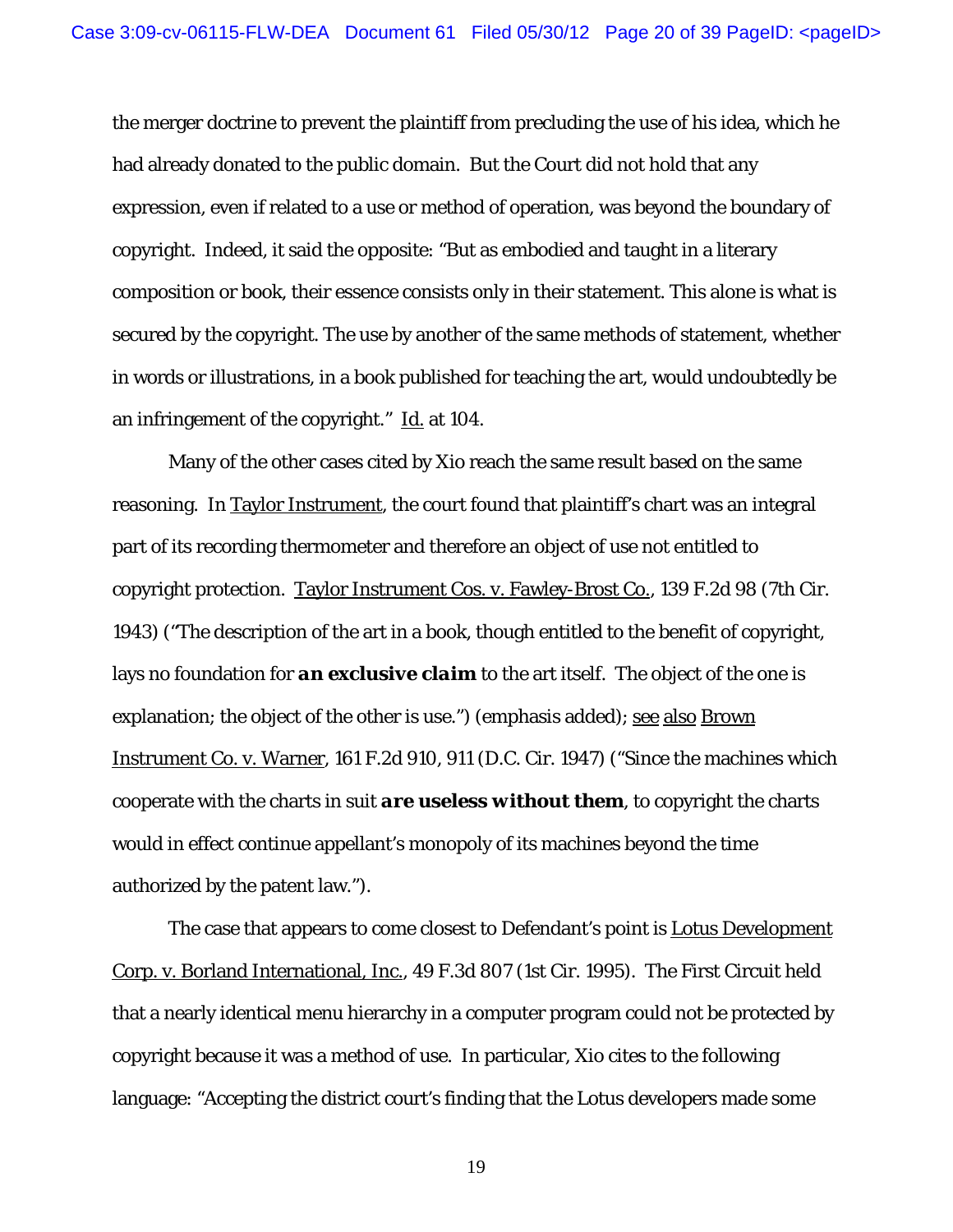expressive choices in choosing and arranging the Lotus command terms, we nonetheless hold that that expression is not copyrightable because it is part of Lotus 1-2-3's 'method of operation.'" Id. at 816. I am not convinced, however, that this means that *no expression* is copyrightable if it is part of a method of operation. There the court was reviewing a simple menu hierarchy that has commands such as "Save," "Exit," or "Quit." It analogized such a system to the buttons on a VCR remote control and explained: "That the buttons are arranged and labeled does not make them a 'literary work,' nor does it make them an 'expression' of the abstract 'method of operating' a VCR via a set of labeled buttons. Instead, the buttons are themselves the 'method of operating' the VCR." Id. at 817. Under this premise, there was no expression—there was only the method of operation because the menu titles were themselves the useful tool. Id. ("Just as one could not operate a buttonless VCR, it would be impossible to operate Lotus 1-2-3 without employing its menu command hierarchy. Thus the Lotus command terms are not equivalent to the labels on the VCR's buttons, but are instead equivalent to the buttons themselves."). Moreover, the court's holding implicates the merger doctrine because there are few ways of expressing such commands. Xio, in quoting from the opinion, omits the following crucial language and replaces it with an ellipse: "If specific words are essential to operating something, then they are part of a 'method of operation' and, as such, are unprotectible." Id. at 816; see also id. ("Concluding, as we do, that users operate Lotus 1-2-3 by using the Lotus menu command hierarchy, and that the entire Lotus menu command hierarchy is essential to operating Lotus 1-2-3, we do not inquire further whether that method of operation could have been designed differently."); id. at 818 ("When there are a limited number of ways to express an idea, however, the expression 'merges' with the idea and becomes uncopyrightable."). I do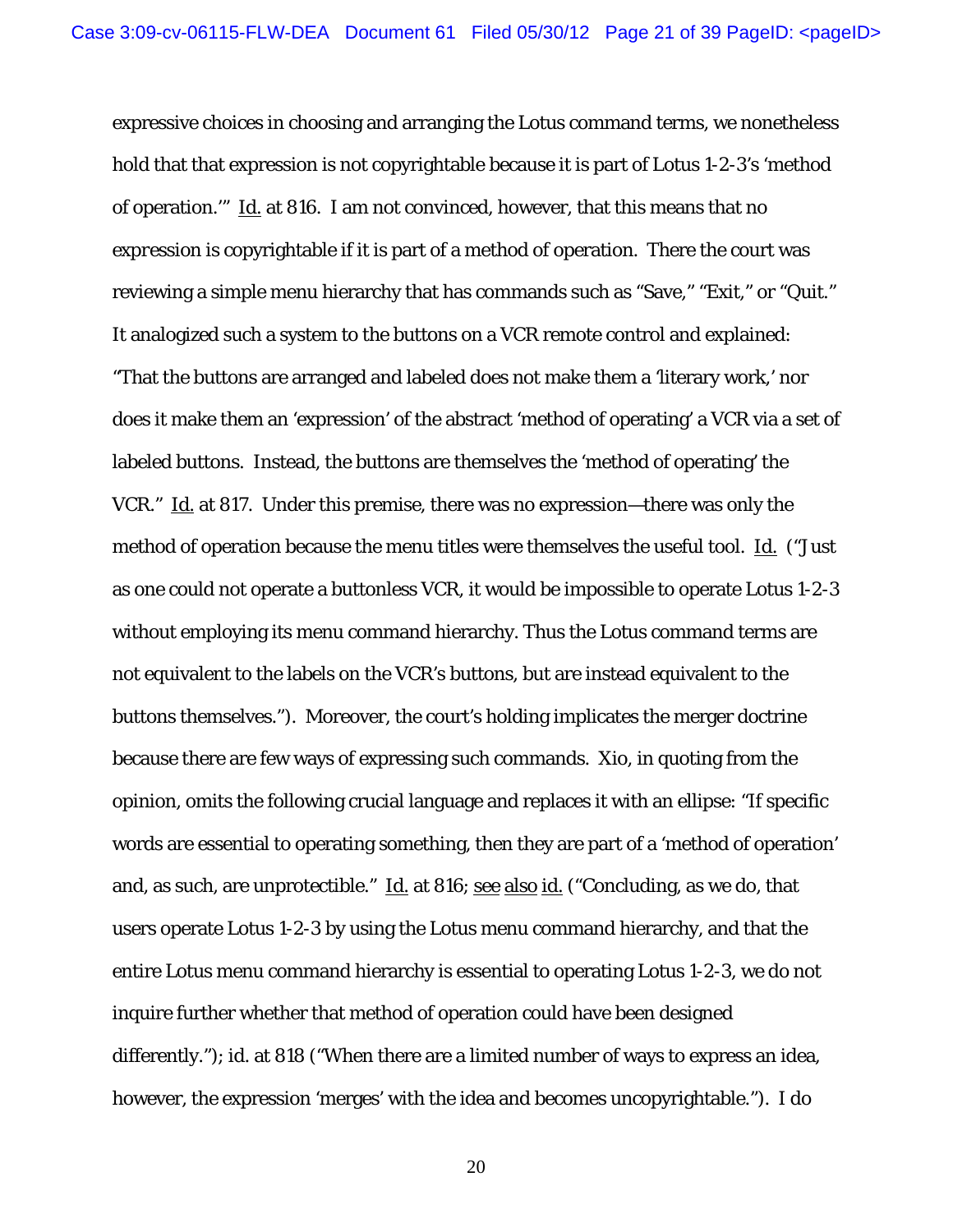not find that this opinion stands for a proposition as broad as Xio suggests.<sup>8</sup> Of course, Tetris Holding cannot copyright a method of operation, but may copyright an expression of a method of operation if it is distinguished from the method itself and is not essential to its operation.

Xio also relies on a number of opinions discussing video games. In no case, however, did a court find that expression was unprotectible merely because it was related to a game rule or game function. Xio cites to Atari, Inc. v. North American Philips Consumer Elecs. Corp., 672 F.2d 607, 616 (7th Cir. 1982) to argue that infringement cannot be found based on "functional commonalities." Def. Motion, at 17. But the Seventh Circuit found that certain elements of Atari's *Pac-Man* game, (the maze design, scoring table, and "dots") were unprotected not because of functional commonalities but because "[c]ertain expressive matter…should be treated as scènes à faire and receive protection only from virtually identical copying." Atari, 672 F.2d at 617. Nevertheless, the court went on to find that "the substantial appropriation of the *Pac-Man* characters" qualified as copyright infringement. **Id.** The characters "functioned" in the same manner in both games. This District also analyzed *Pac-Man* and found the following to be protected by copyright: the characters, the sequences and arrangements of the graphics, the characters' motions and actions, the musical theme, and the introductory cartoon sequence. Midway Mfg. Co. v. Bandai-America, Inc., 546 F. Supp. 125, 152 (D.N.J. 1982). The court did not suggest whether there were functional similarities or whether these expressive elements were related to the "game

<sup>8</sup> Xio says that Lotus was affirmed by the Supreme Court. This is technically true, but deserves a brief comment of explanation. The Supreme Court granted certiorari on the First Circuit's opinion, but one week after oral argument, Justice Stevens recused himself and the Court announced that it was equally divided and left the First Circuit's decision undisturbed without comment or opinion.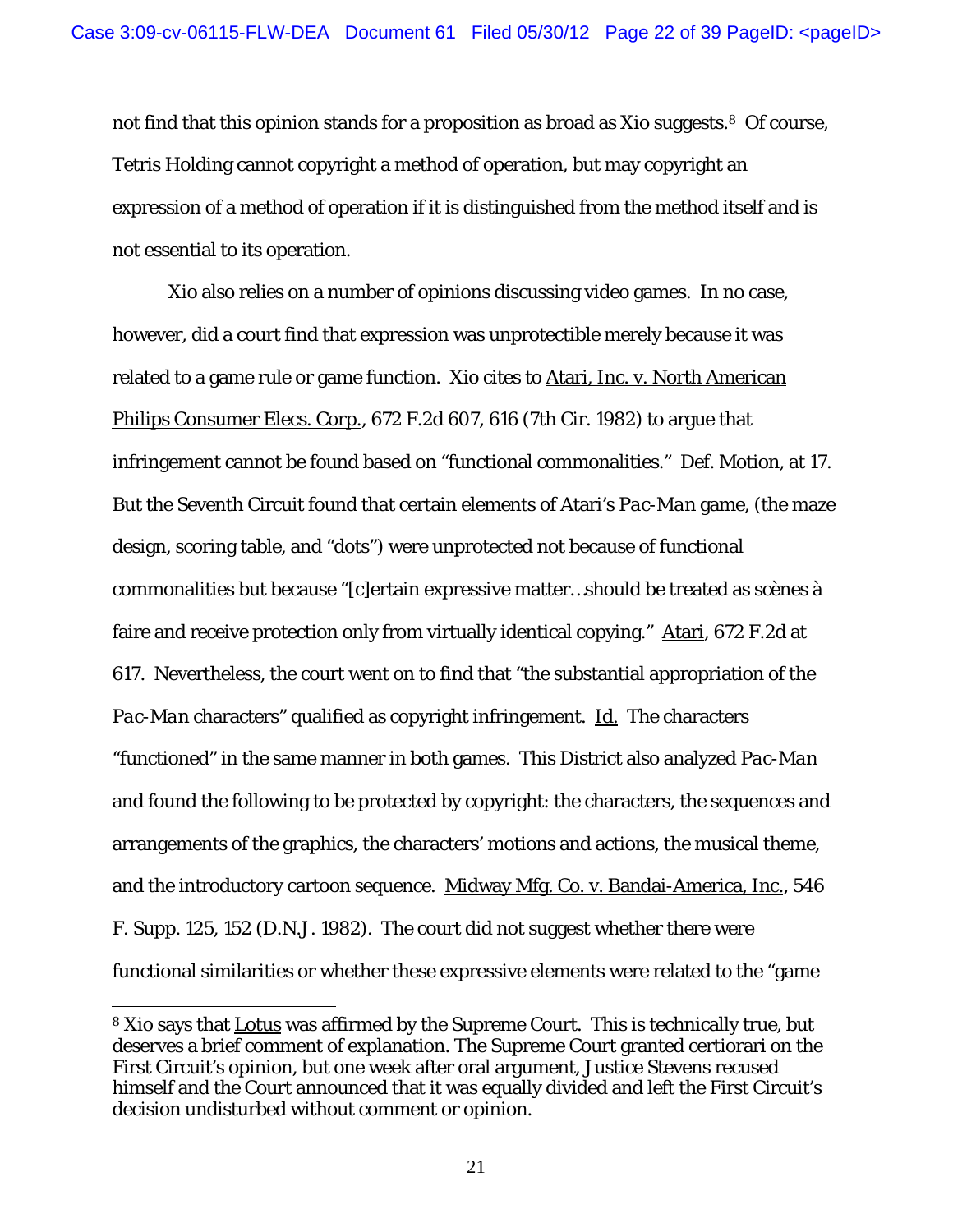rules."

The Midway decision also involved the copyright of the video game *Galaxian*. There the defendant argued that *Galaxian* had no copyright in its game because the game *Space Invaders* was a pre-existing work. The court disagreed because it was only the basic structure or concept of the game that was copied: "Nonetheless, the most cursory perusal of the two works indicates that the only similarity between them is in the idea of the underlying games, i.e., outer space games wherein a defendant base or rocket ship, controlled by the player, attempts to fend off attacking hordes of aliens…When the expressions of the *Galaxian* and *Space Invaders* works are compared, it is clear there is no similarity beyond that of idea."  $\underline{Id}$  at 144-45. Again the court included under the umbrella of expression the look and feel of the characters and how they move and act. Midway took the unprotectible idea and found a new, novel way to express it.

In Data East USA, Inc. v. Epyx, Inc., 862 F.2d 204 (9th Cir. 1988), the Ninth Circuit followed a similar approach to that of the Seventh Circuit in Atari. The game at issue involved a karate fighting simulation and the court found that "karate is not susceptible of a wholly fanciful presentation" and the characters, their actions, the scenery, and the like, were not subject to copyright because they were scènes à faire. Id. at 209. This did not foreclose the possibility of protection for other expressive content that was not "indispensable or at least standard in the treatment of a given idea." Id. Tellingly, the court noted that its holding was in part mandated by the limited abilities of computers in 1988: "Furthermore, the use of the Commodore computer for a karate game intended for home consumption is subject to various constraints inherent in the use of that computer. Among the constraints are the use of sprites, and a somewhat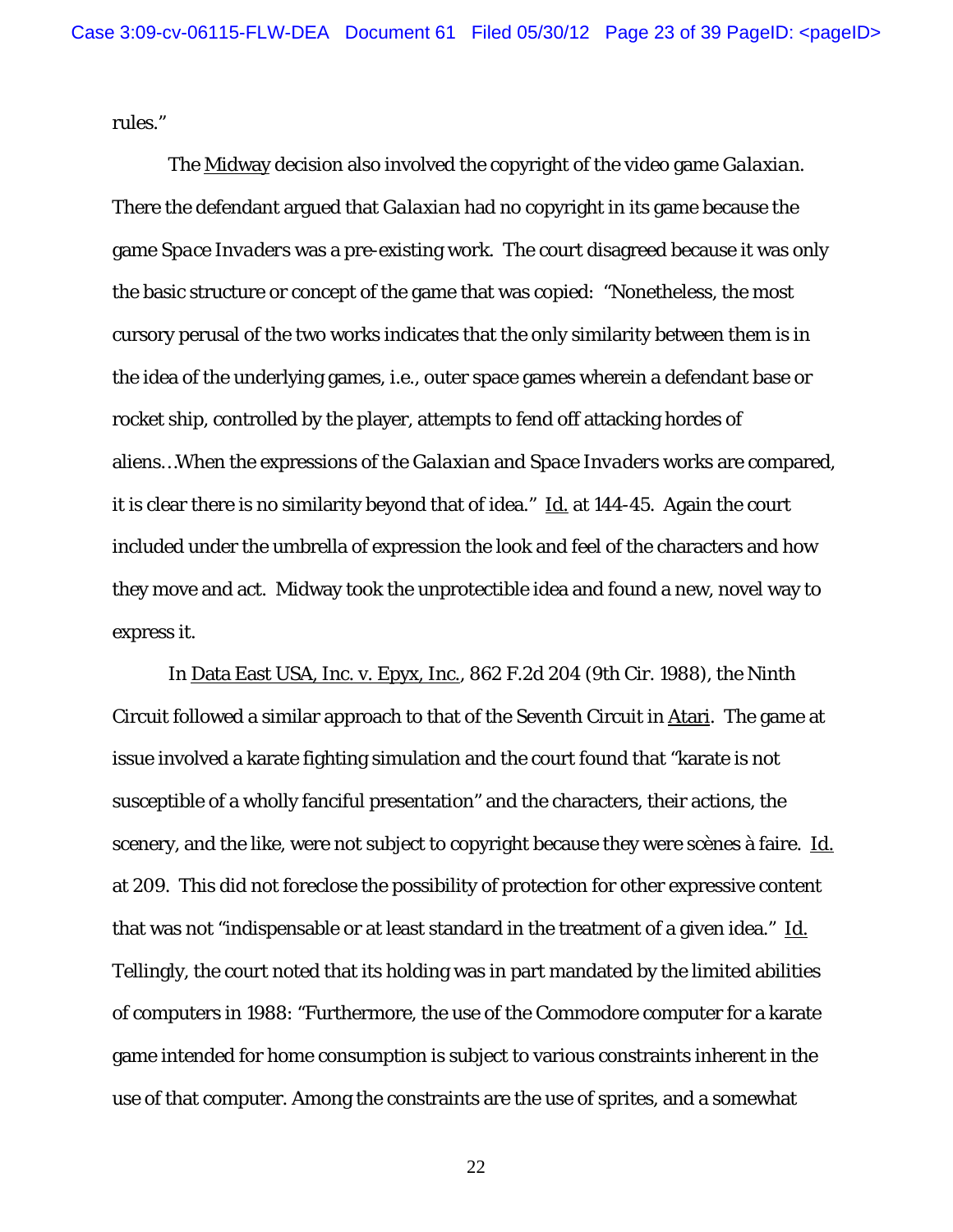limited access to color, together with limitations upon the use of multiple colors in one

visual image." Id.

 $\overline{a}$ 

Finally, in another Seventh Circuit decision, the court analyzed arcade golf games and found no infringement because the expressive elements were not protected under the scènes à faire doctrine:

In contrast, we see no error of law in Judge Kennelly's finding that the Global VR video display is subject to the scènes à faire doctrine. Like karate, golf is not a game subject to totally "fanciful presentation." In presenting a realistic video golf game, one would, by definition, need golf courses, clubs, a selection menu, a golfer, a wind meter, etc. Sand traps and water hazards are a fact of life for golfers, real and virtual. The menu screens are standard to the video arcade game format, as are prompts showing the distance remaining to the hole. As such, the video display is afforded protection only from virtually identical copying.

Incredible Techs., Inc. v. Virtual Techs., Inc., 400 F.3d 1007 (7th Cir. 2005).9 Also, the

two games each employed a track ball, which the user would roll back to simulate a back

stroke and then roll forward to simulate the swing itself. The court found the use of the

trackball itself to be functional and not subject to copyright. While Xio relies heavily on

this analysis, it is inapposite to the facts here. There is no equivalent functional,

structural element at issue here. Tetris Holding is not arguing that some particular

controller or mechanism is infringed, only its visual expression.

 Nonetheless, from the foregoing cases, Xio draws the following conclusion: "where a feature of a videogame is dictated by functional considerations, regardless of whether there may be a number of different ways to implement that feature's functionality, copyright does not protect that feature." Def. Motion, at 22. This is

<sup>9</sup> The court in Incredible Techs was deciding whether a preliminary injunction was appropriate and in particular whether Incredible Technology had a likelihood of success on the merits. Such success was unlikely because the court found that there were sufficient differences in the presentations of the two games.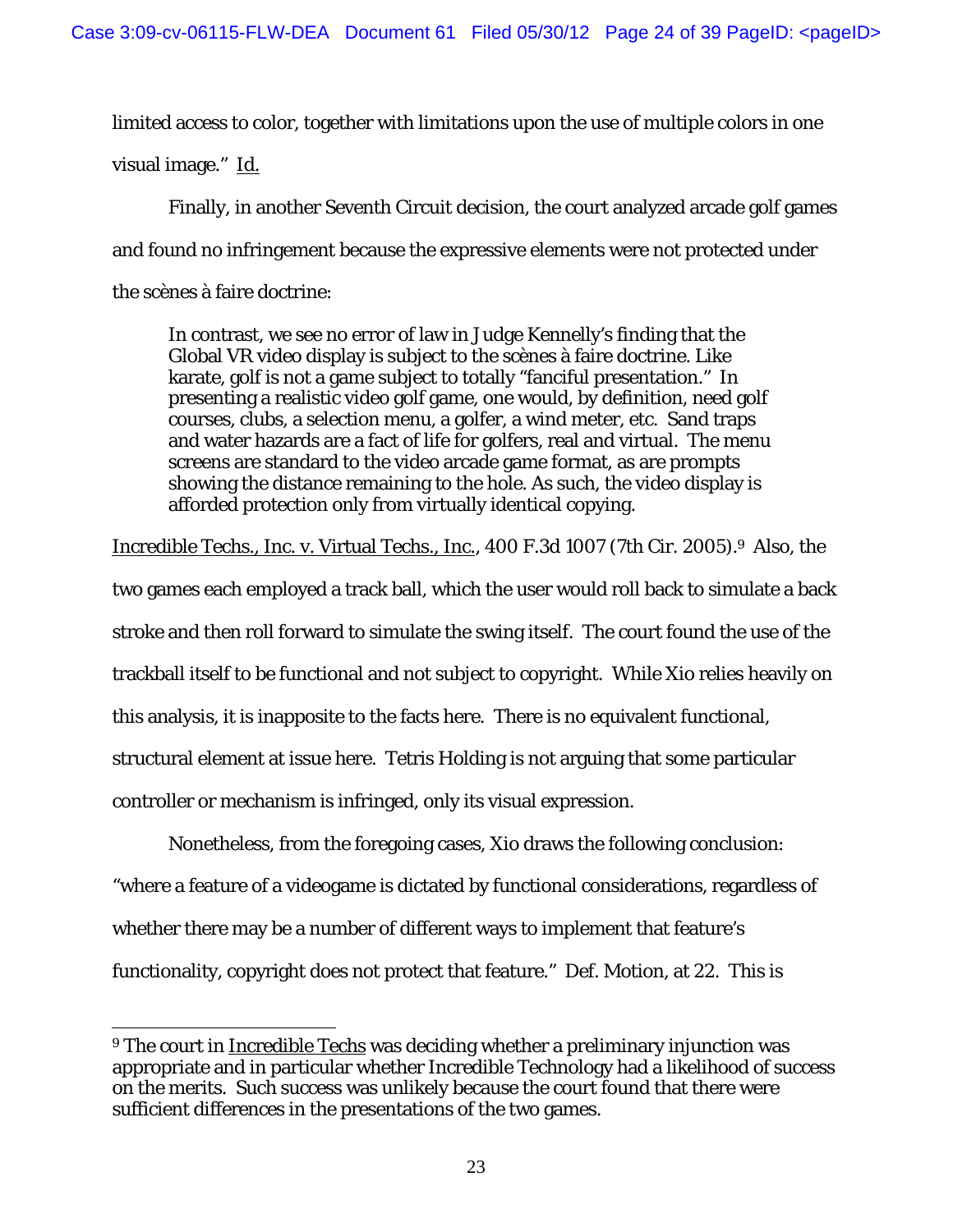incorrect as a matter of law and fails as a matter of logic. If an expressive feature is dictated by functional considerations then there cannot be a number of ways to implement it. Rather, one's original expression is protected by copyright—even if that expression concerns an idea, rule, function, or something similar—unless it is so inseparable from the underlying idea that there are no or very few other ways of expressing it. "If other methods of expressing that idea are not foreclosed as a practical matter, then there is no merger." Educational Testing Services, 793 F.2d at 539. Moreover, Xio does not dispute that *Tetris* is a purely fanciful game, meaning it has no grounding in the real world, unlike a video game simulating a karate match or a golf game. Therefore, the analyses in Data East and Incredible Technologies are largely inapplicable; the scènes à faire doctrine has little weight in instances such as this because there are no expressive elements "standard, stock, or common" to a unique puzzle game that is divorced from any real world representation.

#### iv. Substantial Similarity of *Tetris* and *Mino*

 With this framework, I can compare the audio-visual aspects of the two games at issue: *Tetris* and *Mino*. To separate ideas from expression, the parties offer competing definitions of game rules, but I do not need to articulate a rigid, specific definition. While the unenviable task of dissecting a game's ideas from its expression is difficult, I am guided by case law and common sense, and find that the ideas underlying *Tetris* can be delineated by understanding the game at an abstract level and the concepts that drive the game. See, e.g., Atari, 672 F.2d at 617 ("In applying the abstractions test, we find that plaintiffs' game can be described accurately in fairly abstract terms, much in the same way as one would articulate the rules to such a game."); Midway, 546 F. Supp. at 144 (describing the "idea" of a Space Invader type game as an "outer space game[]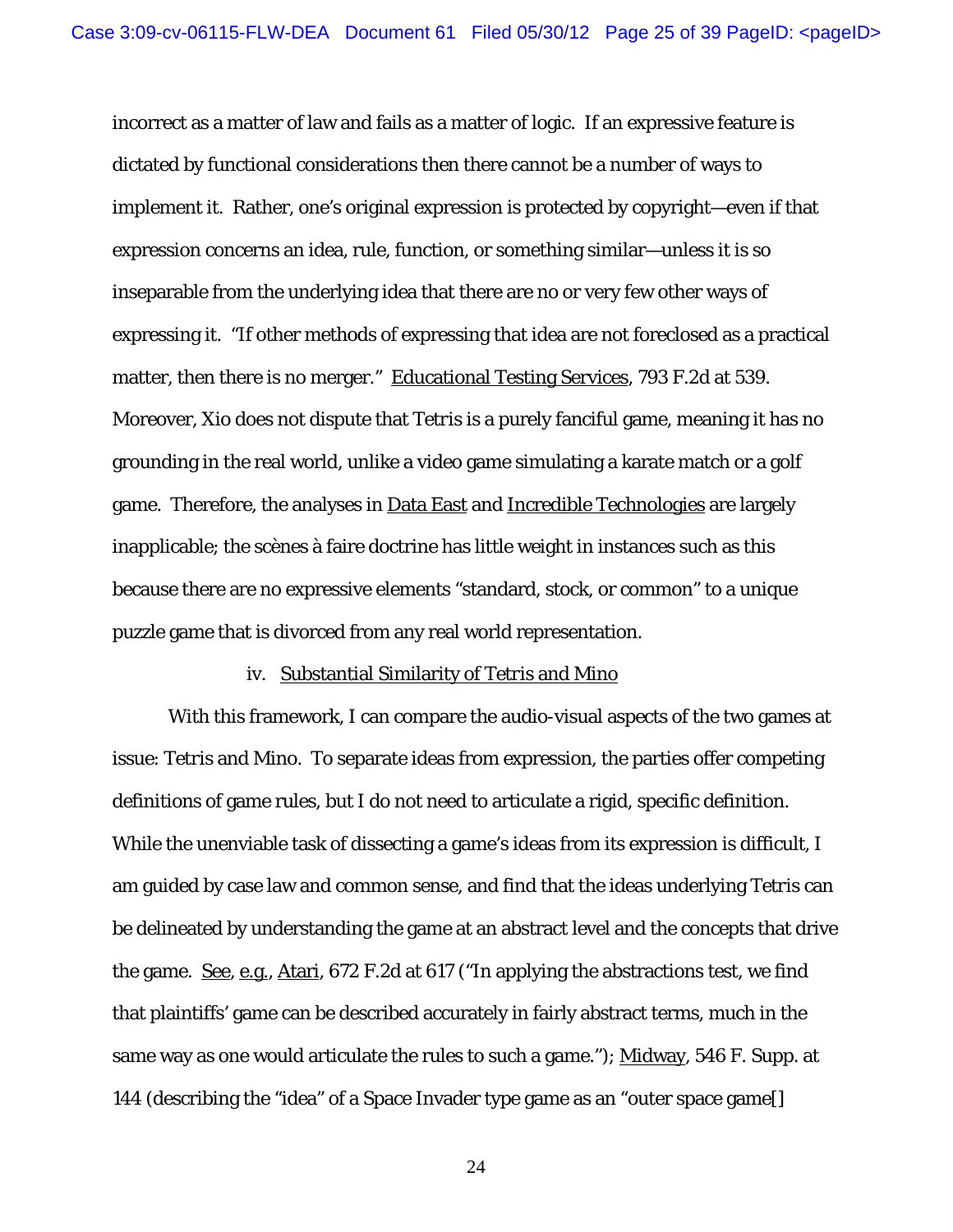wherein a defendant base or rocket ship, controlled by the player, attempts to fend off attacking hordes of aliens"); id. at 153 (adopting the Seventh Circuit's description of the PAC-MAN game idea: "PAC-MAN is a maze-chase game in which the player scores points by guiding a central figure through various passageways of a maze and at the same time avoiding collision with certain opponents or pursuit figures which move independently about the maze."). These decisions further make clear that the idea of a game is expressed, in part, through its rules. *Tetris* is a puzzle game where a user manipulates pieces composed of square blocks, each made into a different geometric shape, that fall from the top of the game board to the bottom where the pieces accumulate. The user is given a new piece after the current one reaches the bottom of the available game space. While a piece is falling, the user rotates it in order to fit it in with the accumulated pieces. The object of the puzzle is to fill all spaces along a horizontal line. If that is accomplished, the line is erased, points are earned, and more of the game board is available for play. But if the pieces accumulate and reach the top of the screen, then the game is over. These then are the general, abstract ideas underlying *Tetris* and cannot be protected by copyright nor can expressive elements that are inseparable from them.

 The parties argue over a number of particular features of both games, which I will address in turn. Before that, however, I note that it is appropriate to compare the two works "as they would appear to a layman" concentrating "upon the gross features rather than an examination of minutiae." Universal Athletic Sales Co. v. Salkeld, 511 F.2d 904, 908 (3d Cir. 1975); Atari, 672 F.2d at 614 ("It has been said that this test does not involve 'analytic dissection and expert testimony,' but depends on whether the accused work has captured the 'total concept and feel' of the copyrighted work."); Oman, 979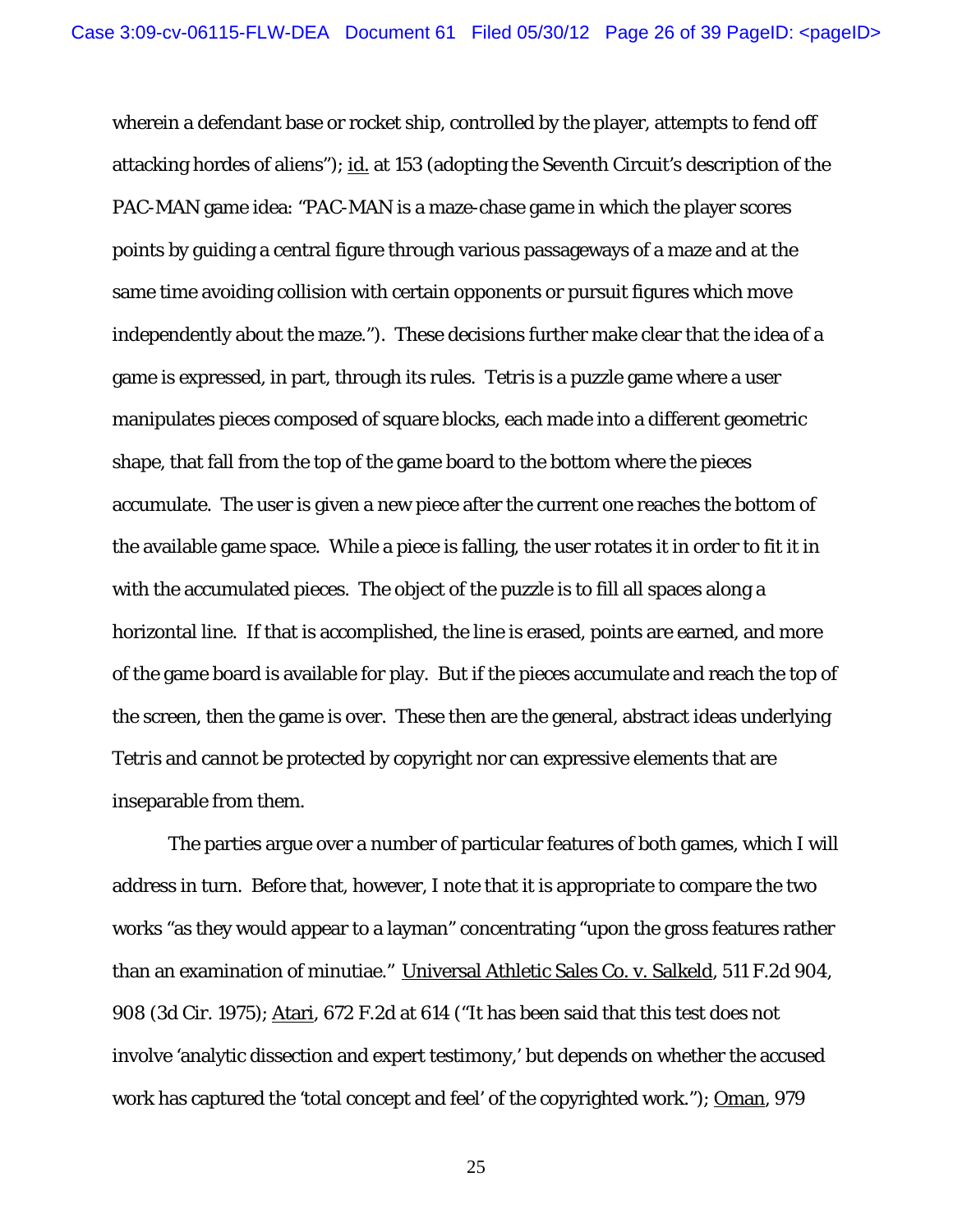F.2d at 245 (criticizing an administrative opinion for "its apparent focus on the individual screens, rather than the flow of the game as a whole").

 Xio has provided the court with links to uploaded videos at www.youtube.com showing the game play of both *Tetris* and *Mino*; Tetris Holding has provided similar video evidence. The Court has reviewed these videos as well as screen shots of the individual game screens, the declarations and attached exhibits, and the parties' respective statements of fact. Screenshots of both games are shown here side by side:



The first is *Tetris* and the second is *Mino*. Without being told which is which, a common user could not decipher between the two games. Any differences between the two are slight and insignificant. If one has to squint to find distinctions only at a granular level, then the works are likely to be substantially similar. Reviewing the videos of the game play bolsters this conclusion as it is apparent that the overall look and feel of the two games is identical. There is such similarity between the visual expression of *Tetris* and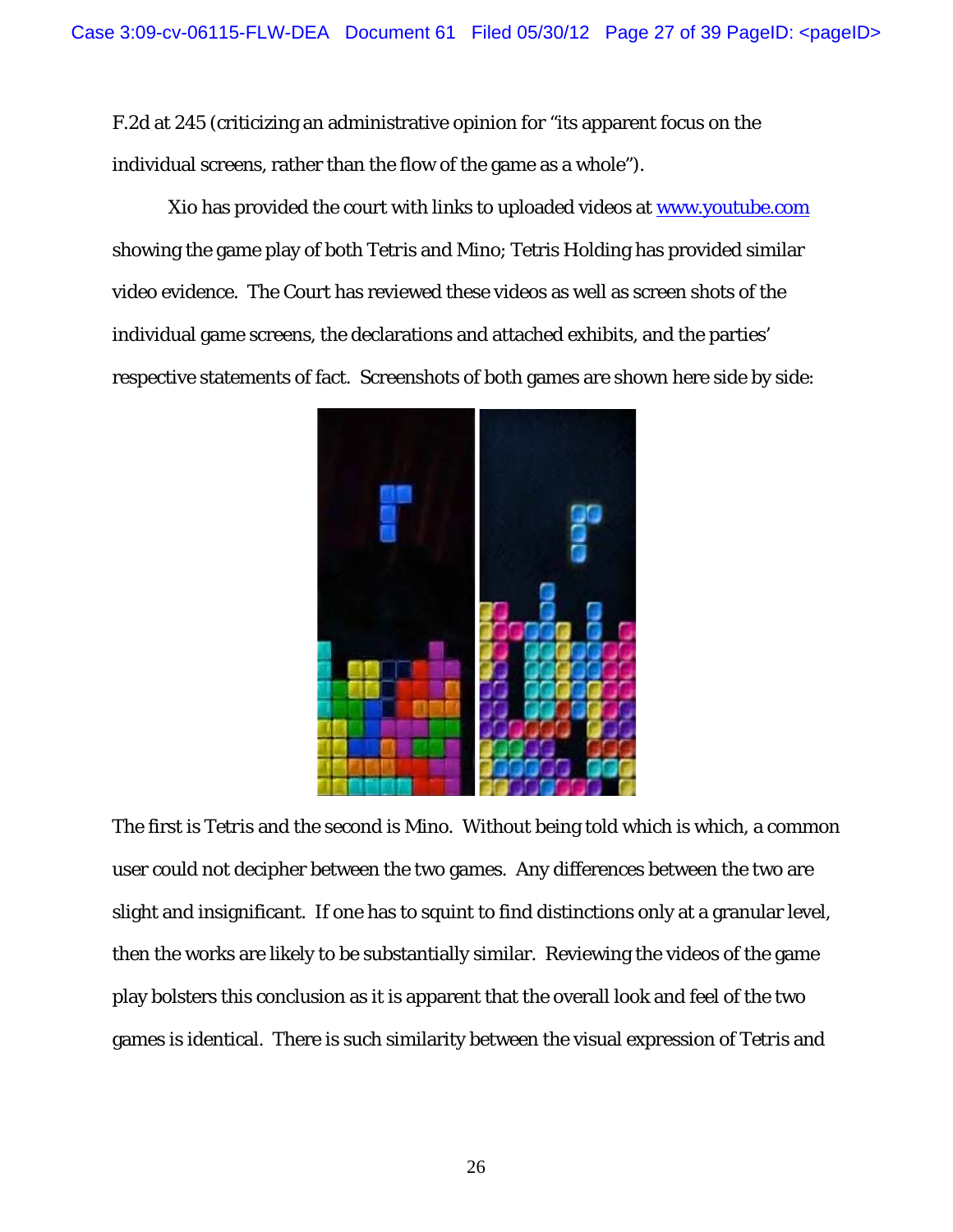*Mino* that it is akin to literal copying.<sup>10</sup> While there might not have actually been "literal copying" inasmuch as Xio did not copy the source code and exact images from *Tetris*, Xio does not dispute that it copied almost all of visual look of *Tetris*. This leaves one to wonder what Xio believed was protectible expression. After the purportedly careful analysis it undertook to understand copyright law, apparently Xio believed it could engage in wholesale copying of the *Tetris* look and relate almost every visual element to a "rule," finding none of *Tetris's* visual expression copyrightable.

In particular, the style of the pieces is nearly indistinguishable, both in their look and in the manner they move, rotate, fall, and behave. Similar bright colors are used in each program, the pieces are composed of individually delineated bricks, each brick is given an interior border to suggest texture, and shading and gradation of color are used in substantially similar ways to suggest light is being cast onto the pieces. Showing the pieces in more detail highlights these similarities: the first piece of each pair is from *Tetris* and the second is from *Mino*.



Pl. Stmt. of Undisputed Fact, ¶¶ 51, 163.11 Xio was also free to design a puzzle game using pieces of different shapes instead of using the same seven pieces used in *Tetris*.

<sup>10</sup> Interestingly, the case that Defendant relies on so heavily, Lotus v. Borland, suggests that I need not engage in any abstraction in instances of literal copying: "Nonetheless, the implication is that for literal copying, 'it is not necessary to determine the level of abstraction at which similarity ceases to consist of an "expression of ideas," because literal similarity by definition is always a similarity as to the expression of ideas.'" Lotus, 49 F.3d at 815, n.8 (citing Nimmer § 13.03[A][2]). Nevertheless, I am not convinced this case is one of literal copying *per se*.

<sup>11</sup> In the event that the color of these figures is not shown due to the publication process, the Court notes that they are virtually identical.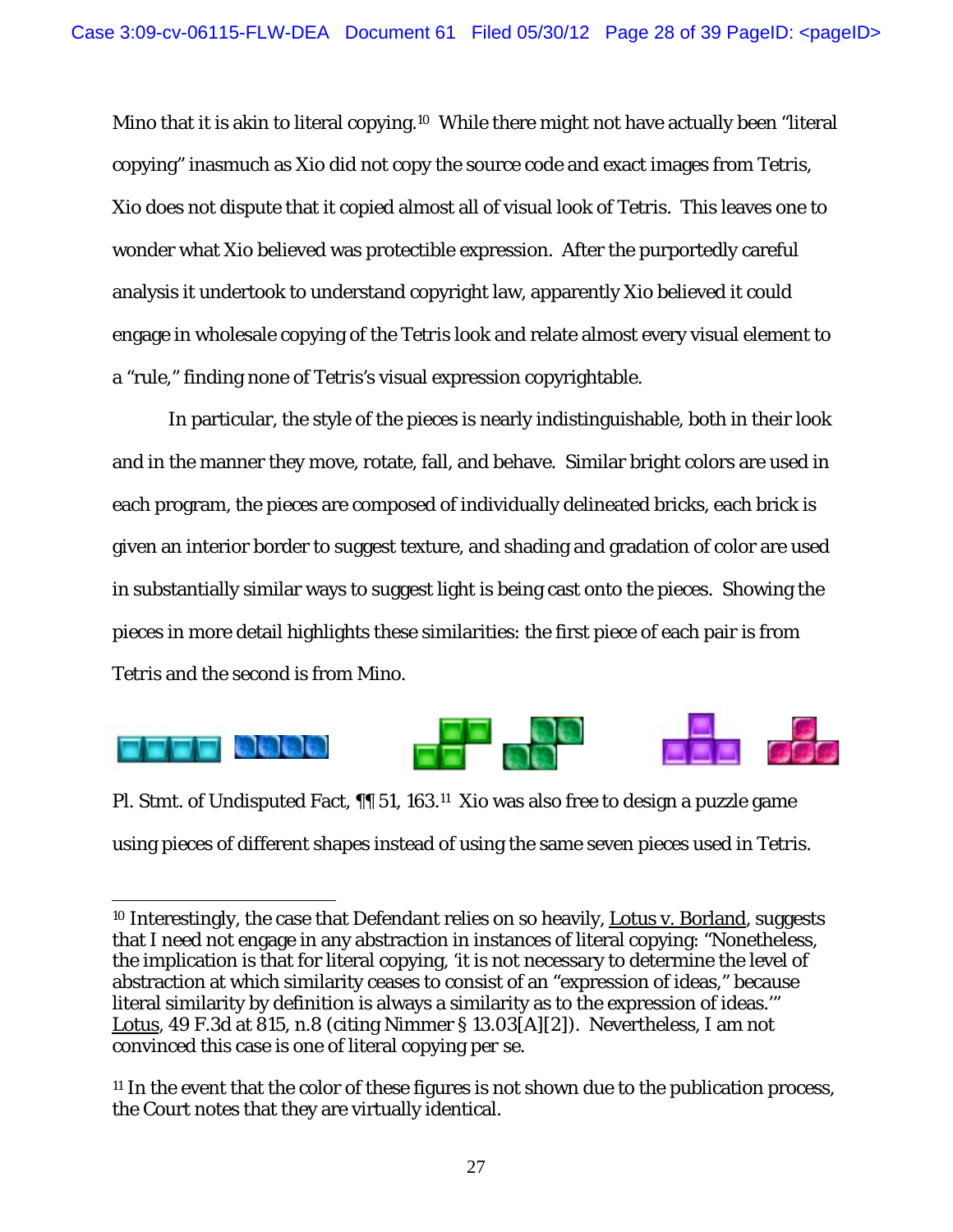The pieces in *Tetris* are based on combining four equally sized squares in different patterns, but the idea of *Tetris*—fitting different shaped pieces together to form complete lines—can be achieved with nearly limitless shaped pieces and geometric shapes. Xio's expert, Jason Begy, agreed at his deposition that a "a game designer could design the playing pieces for a video game in an almost unlimited number of ways" and that the specific *Tetris* pieces were "not necessary…to design a puzzle video game." Pl. Stmt of Undisputed Fact, ¶ 53. The video evidence also shows how the pieces move in precisely the same manner. Again, there are almost unlimited options for expressing the pieces' movement and rotation and one can play the same game even if different styles are used or the game has a different look and feel to it, which was also admitted by Xio's expert during his deposition. Id. The style, design, shape, and movement of the pieces are expression; they are not part of the ideas, rules, or functions of the game nor are they essential or inseparable from the ideas, rules, or functions of the game.

Without even considering the other allegedly infringing aspects, courts have found copyright infringement based on the fact that video game characters or pieces are nearly identical. In both Atari and Midway, the Seventh Circuit found infringement entirely on the substantial similarities between the style, color, and movement of the game characters. Atari, 672 F.2d at 617; Midway, 546 F. Supp. at 144 (finding infringement on the same elements as well as copied music and introduction animation). As described above, Xio's argument that the *Tetris* pieces are unprotectible because they are related to a rule or function of the game is without merit. The idea of *Tetris* does not necessitate the particular characteristics of the audio-visual display. And *Tetris's* copyright is not protecting the style and movement of the pieces as methods of operation, but instead the expression associated with those elements. There are many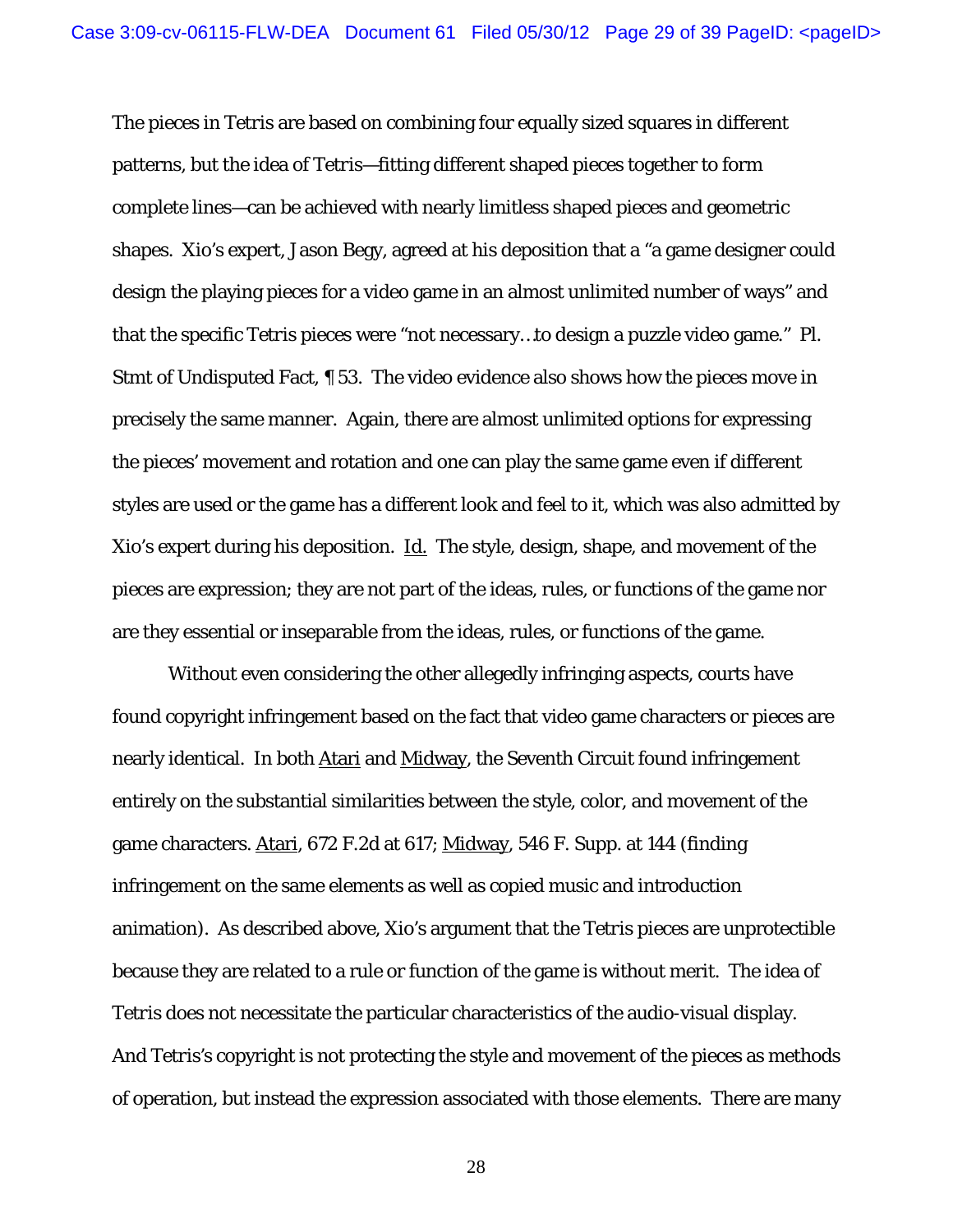ways Xio could have expressed these same concepts. To accept Xio's reasoning would give a copyright defendant free reign to copy another's expression, to pilfer another's creativity, merely by describing that expression in sufficient detail related to a rule or a function. Tetris Holding has given the rules of its game to the public domain, but has kept the rights to its expression. Tetris Holding made specific and deliberate design choices and its product has enjoyed great success; to allow Xio to profit off that expression, and that success, by blatant copying, without offering any originality or ingenuity of its own, defies the very purpose of copyright law. Any game expression can always be defined as relating to a game rule and be defined in such detail that the description of the expression would add nothing to the idea. There was no necessity for *Mino* to mimic *Tetris's* expression other than to avoid the difficult task of developing its own take on a known idea.12

I am not convinced that either the doctrine of merger or scènes à faire applies here. The latter, as discussed earlier, is inapposite because *Tetris* is a wholly fanciful presentation; it is a unique puzzle game and does not have stock or common imagery that must be included. Nor does merger apply because there are many novel ways Xio could have chosen to express the rules of *Tetris*. Xio's own expert admitted there are "almost unlimited number" of ways to design the pieces and the board and the game would still "function perfectly well." Pl. Motion, at 35. Xio itself points to an example from the early 1990s. Dr. Mario was a video game, published by Nintendo Co. Ltd., that used the rules of *Tetris* expressed in a unique way. Nintendo obtained a patent in the

<sup>12</sup> As noted earlier, Defendant also discusses at length how some of the individuals associated with Xio researched the contours of copyright law in order to avoid infringing Tetris Holding's intellectual property. It is no defense for one to say it thought it knew and applied the law correctly but actually failed to do so.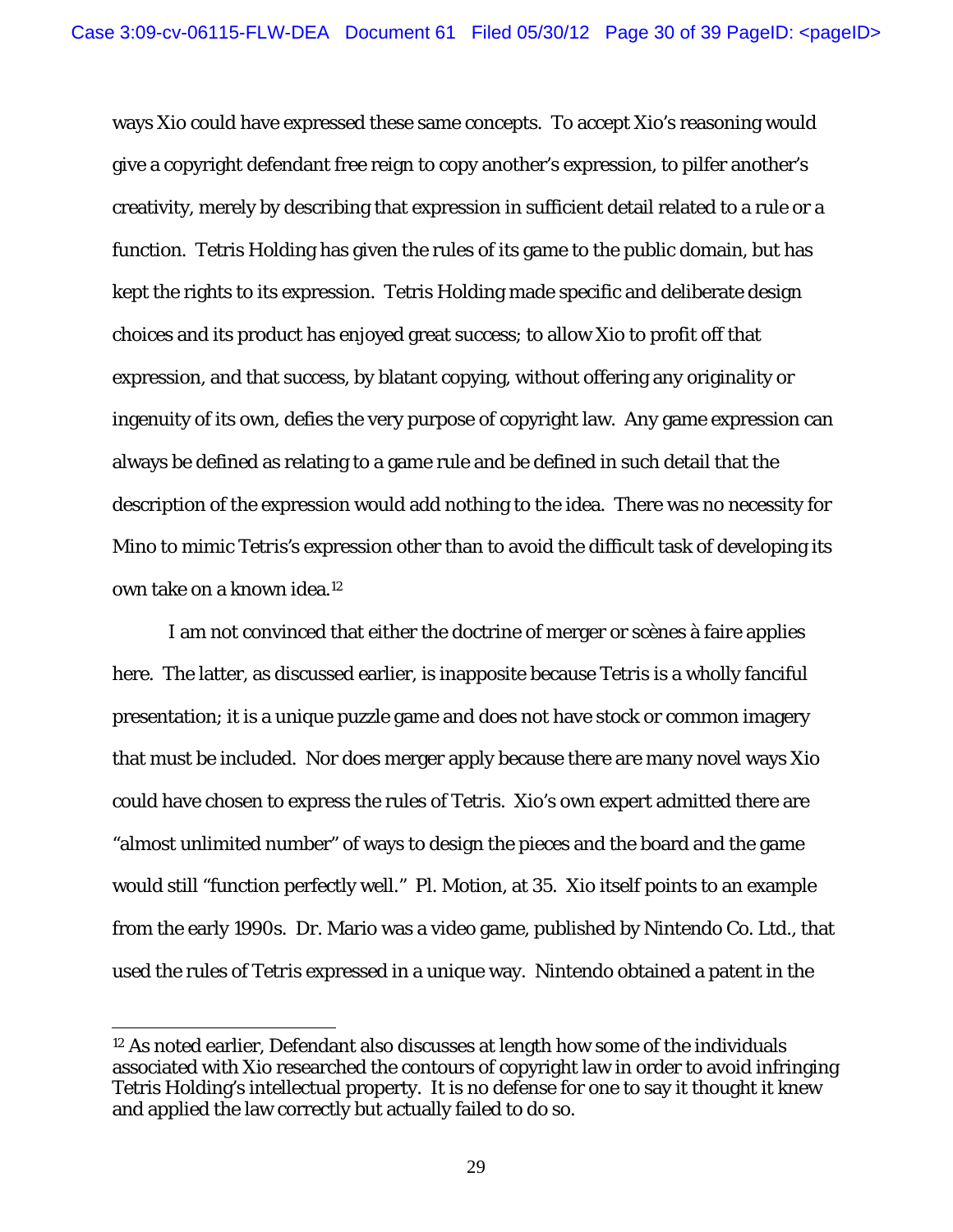game mechanics and in the specification described itself as a variation on the rules of *Tetris*, but with a more exciting theme and expression. That expression was shown by the patentees in the patent drawings, for example:



U.S. Patent No. 5,265,888, Figures 10(c), 10(f). Instead of using bricks to form complete rows, the user aligns pills and viruses of different colors to form patterns and eliminate the viruses as part of the pattern based on the color of the objects. Considering the exponential increase in computer processing and graphical capabilities since that unique variation on *Tetris*'s rules, the Court cannot accept that Xio was unable to find any other method of expressing the *Tetris* rules other than a wholesale copy of its expression.13

# v. Other Discrete Copyrightable Elements of *Tetris*

I turn now to the other elements of *Tetris* that Xio allegedly infringed. In

<sup>13</sup> When the copied elements are "nearly identical" to the original—such as is the case here—then merger will not apply even if the ideas and the expression were found to be inseparable, which the Court does not find here. See Mortg. Mkt. Guide, 2008 U.S. Dist. LEXIS 56871, at \*104-105 (citing Apple Computer, Inc. v. Microsoft Corp., 35 F.3d 1435, 1444 (9th Cir. 1994)).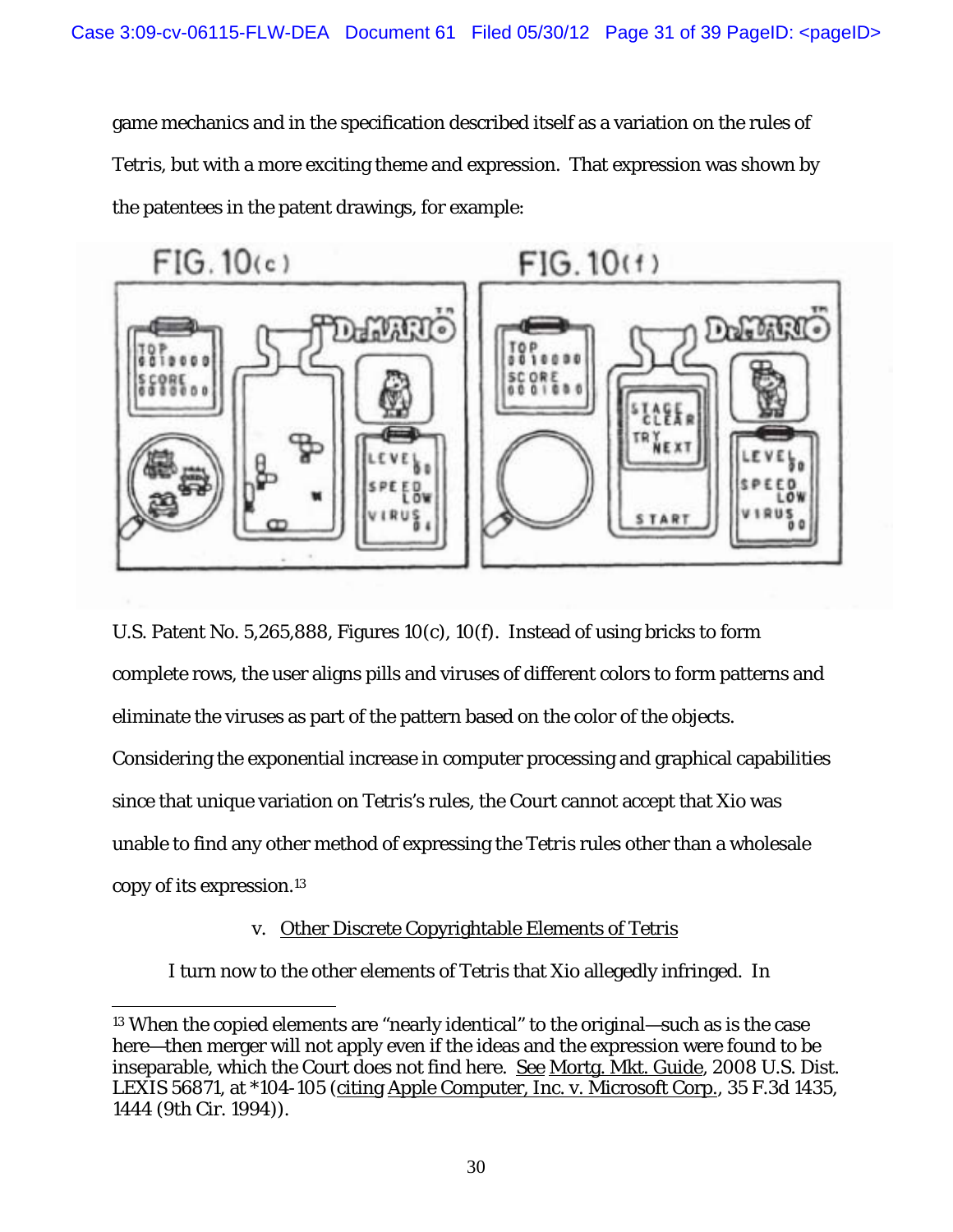addition to the design and movement of the playing pieces as discussed above (including the use of bright colors, the individually delineated squares within the pieces, and the downward, lateral, and rotating movement), I find the following elements are also protected expression and further support a finding of infringement: the dimensions of the playing field, the display of "garbage" lines, the appearance of "ghost" or shadow pieces, the display of the next piece to fall, the change in color of the pieces when they lock with the accumulated pieces, and the appearance of squares automatically filling in the game board when the game is over. None of these elements are part of the idea (or the rules or the functionality) of *Tetris*, but rather are means of expressing those ideas. I note that standing alone, these discrete elements might not amount to a finding of infringement, but here in the context of the two games having such overwhelming similarity, these copied elements do support such a finding. It is the wholesale copying of the *Tetris* look that the Court finds troubling more than the individual similarities each considered in isolation.

Xio defends copying the exact size of the playing field—20 units high by 10 units wide—by saying that a rule of the game is to have a board that it higher than it is wide. Def. Motion, at 34. But having a board higher than it is wide is not the issue; Xio copied a field that was the exact same dimensions as *Tetris*. Even assuming it is a rule to have a field higher than it is wide, which the Court does not necessarily find, it is not a rule to have the playfield be exactly 20 units by 10 units. Xio was free to program a puzzle game with the playing field designed "in an almost unlimited number of ways" as admitted by Xio's expert. Pl. Stmt. Of Undisputed Fact, ¶ 53. Xio was not limited to those precise dimensions and was free to take the general idea of having a long game board and express it in its own unique way. For example, it could have had a field three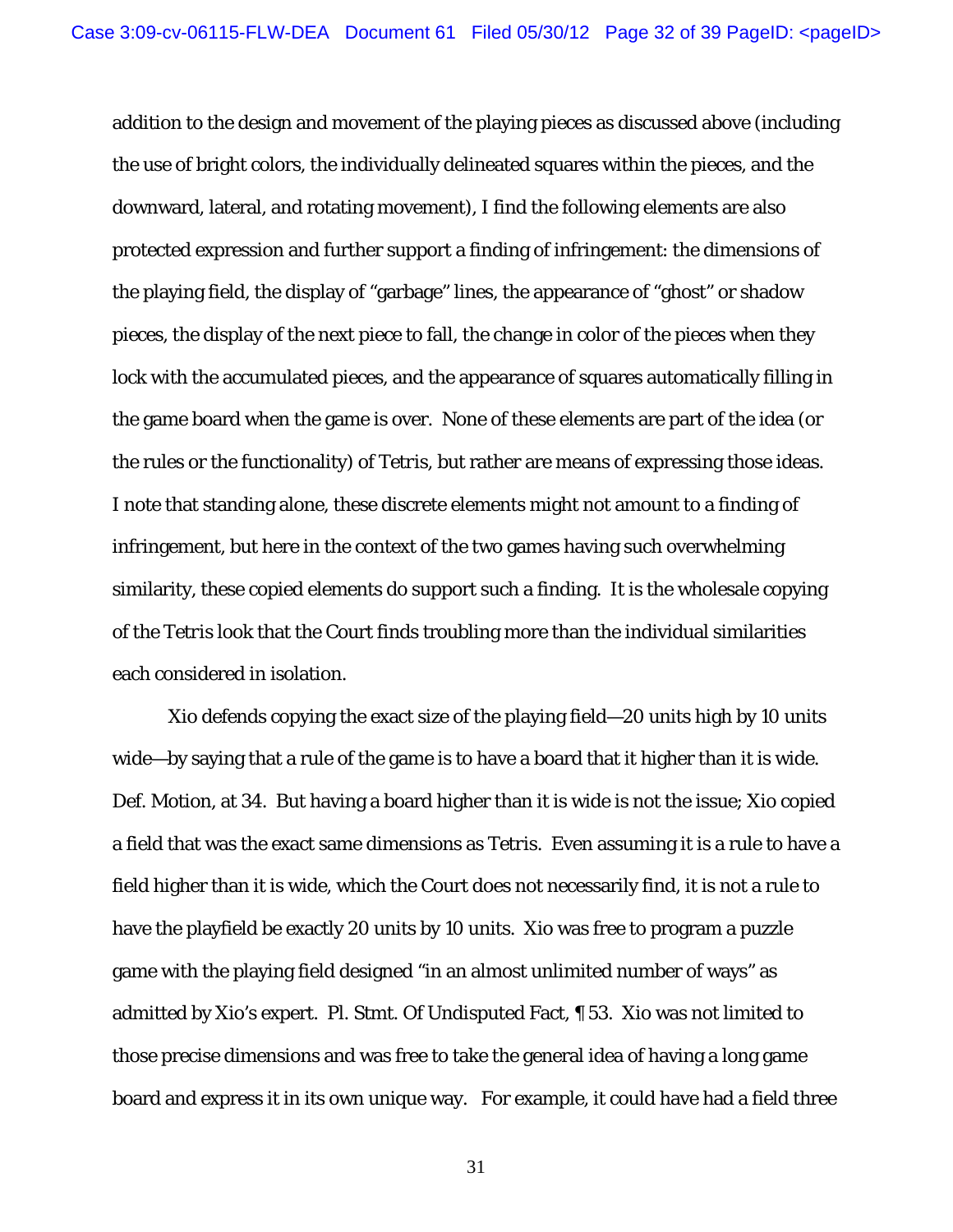times as high as it is wide or 15 units high by 8 units wide, without copying the exact game dimensions and infringing the look and feel of *Tetris's* expression. Thus, I find this to be protectible expression that Xio infringed.

Similarly, *Mino* also displays "garbage" lines, "ghost" pieces, and a preview of the next piece to fall in order to enhance game play as does *Tetris*. A garbage line is when the computer randomly generates a line of blocks and places them on the game board and a ghost piece is an outline of the current piece that appears in the location where the piece would fit unless it is moved or rotated. A preview piece shows the user the next piece that will fall after she fits the one currently in play. Xio argues that because garbage lines add a limitation on a player and ghost lines and preview pieces aid the player, they are rules of the game. I am not persuaded that these features constitute either the ideas or rules of *Tetris* or are necessitated by game play. Moreover, even if these were rules, it is Xio's copying the same look and feel of these features that lead me to find it has infringed Tetris Holding's copyright. Xio was free to design other ways to alter game play, making it more or less difficult, using its own original expression to express these features, which it has chosen not to do.

 Lastly, in both *Tetris* and *Mino* the color of the piece changes from a bright active color into a darker color when the piece becomes locked with the accumulated pieces to show it is inactive and when a player loses, the screen fills up with blocks to show that the game is over.14 Neither feature is part of the idea of *Tetris* or its game

<sup>14</sup> From my review of the game play videos, it does not appear that the colors of the pieces change (at least significantly) in either *Tetris* or *Mino*. But Xio does not argue this point or refute this feature as an undisputed fact. Second, Xio argues that its current version of *Mino* removed the feature of the screen by filling with blocks when the game is over. Tetris Holding argues that the feature was not removed. Pl. Opp., at 9 n.4. My analysis, however, is concerned with the versions of *Mino* that Xio released.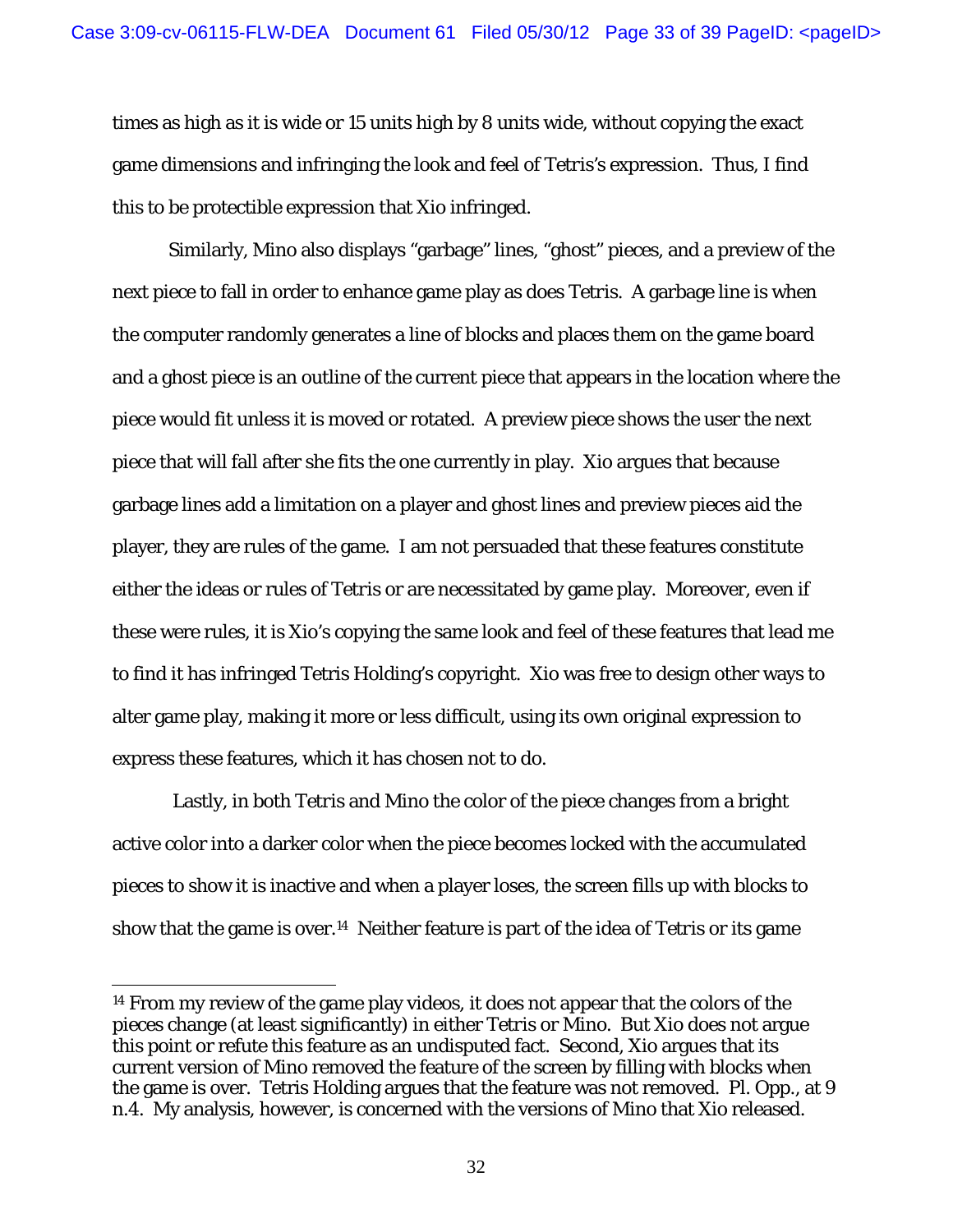play. They are both visualizations designed as expressions, creative choices made as part of the look and feel of the game. Xio argues the change in color is a "function" because it helps the user to see what pieces are in play and what pieces are locked. But, like Defendant's arguments as to the elements already discussed, this defines function too broadly and potentially engulfs all of *Tetris's* expression. It is not an idea of the game to have pieces that change color or to show the end of the game with a particular visualization. These elements are aesthetic choices that the designers of *Tetris* made to show or express game play; the game would function that same with or without these expressions or if Xio had designed its own expressions instead of copying from *Tetris*. I note also, this District has found expression and infringement for video game animation sequences, albeit at the beginning of the game rather than at the end, which is the case here. See Midway, 546 F. Supp. at 152 (finding copyright infringement for opening scene of computer animated imagery).

Tetris Holding also cites four decisions by the U.S. Customs Service that held the visual expression of *Tetris* to be copyrightable expression and attaches the opinions to its motion. Schmitt Decl., Ex. 68. In each, the Customs Service found Tetris Holding had broad protection in the graphical elements of its game:

In the present case the copyrightable features of the TETRIS game…includes downward, lateral, and rotating movements of the differently oriented four-brick playing pieces, and the shape and appearance of the four-brick playing pieces, both in the "dots" that appear within the individual bricks themselves, as well as in the configuration of the four-brick combinations comprising the playing pieces. Additional copyrighted features include: the scoring features, the feature displaying the next four-brick playing piece that will fall down the playing field matrix, the disappearance of any completed horizontal row, the subsequent consolidation of the playing pieces remaining on the playing

 $\overline{a}$ Xio does not dispute that this element could potentially form the basis for a finding of infringement. Def. Motion, at 6 n.2.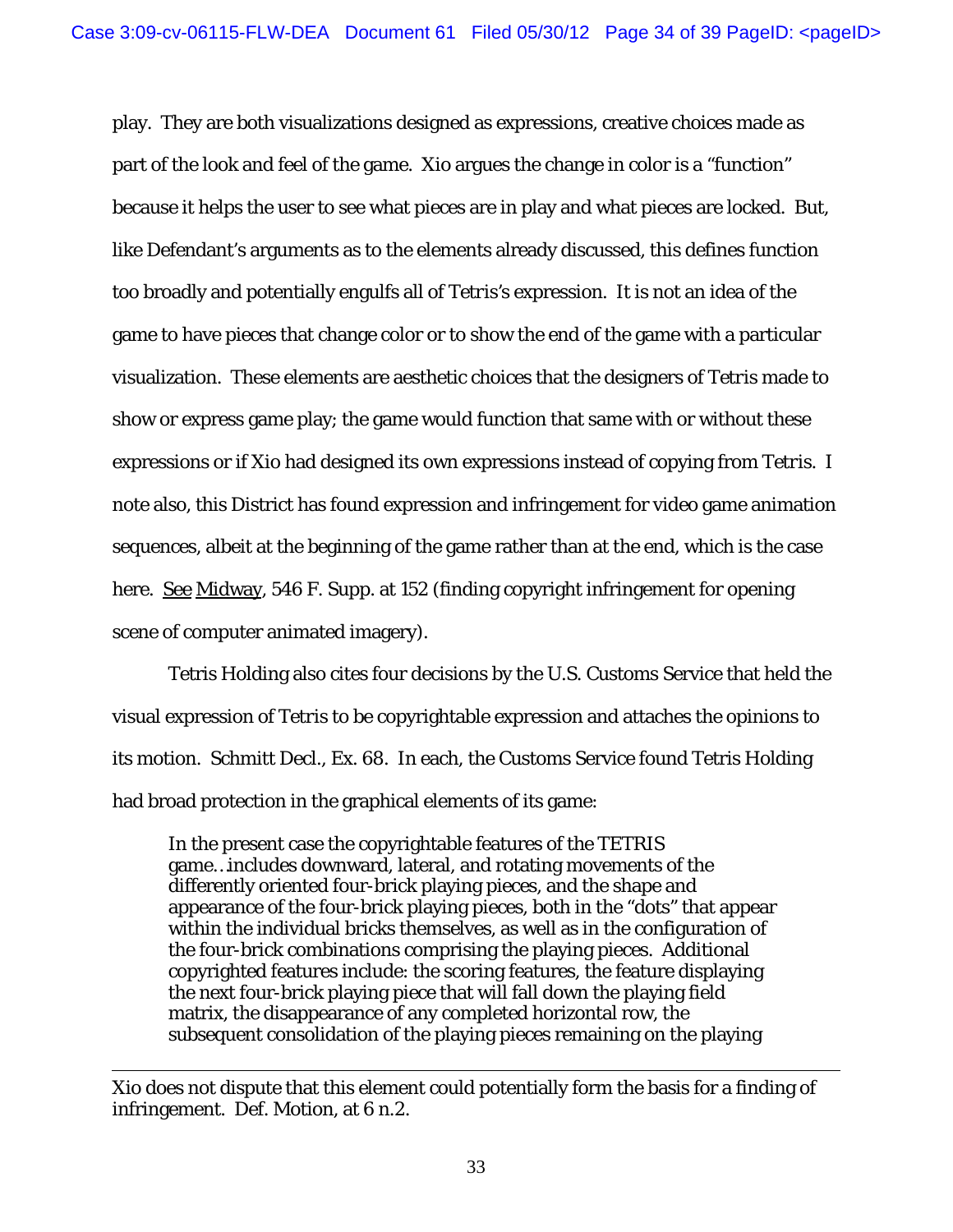field as a result of the downward shift into the space vacated by the disappearing row, the resulting score, the background music, the specific sounds…the makeup of the playing field itself, i.e., the vertical matrix, higher than it is wide, with a base of ten individual "bricks" per horizontal row, and generally twenty individual "bricks" per vertical line.

Id. Xio argues these opinions should have no weight on my decision. It goes without saying I am not bound by such administrative decisions nor am I necessarily persuaded by them as I do not find that all the content described by the Customs Service is part of the protectible expression of *Tetris*. Nevertheless, I reference these decisions only to show that other tribunals have independently reached the same conclusion as to those elements that I do find were infringed expression.

As to the remaining features implicated by Tetris Holding, I cannot find as a matter of law that these features are wholly expressive. Nor do I need to reach these issues because it is clear that the two games are substantially similar even without considering these remaining elements.

Xio raises a fair use defense, but only to the extent that the Court finds "the infringing elements are a very small portion of the overall copyrighted work." Def. Opp., at 14. Xio concedes all other elements of the fair use defense.15 Because Xio has infringed a substantial amount of the overall copyrighted work, I find that its fair use defense must necessarily fail.

Xio's defenses fail as a matter of law and there are no issues of fact regarding Tetris Holding's claim of copyright infringement. Accordingly, summary judgment is

<sup>15 17</sup> U.S.C. § 107 requires courts to consider the following four non-exclusive factors when considering a fair use defense: (1) purpose and character of the use, including whether such use is of a commercial nature or is for nonprofit educational purposes; (2) nature of the copyrighted work; (3) amount and substantiality of the portion used in relation to the copyrighted work as a whole; and (4) effect of the use upon the potential market for or value of the copyrighted work.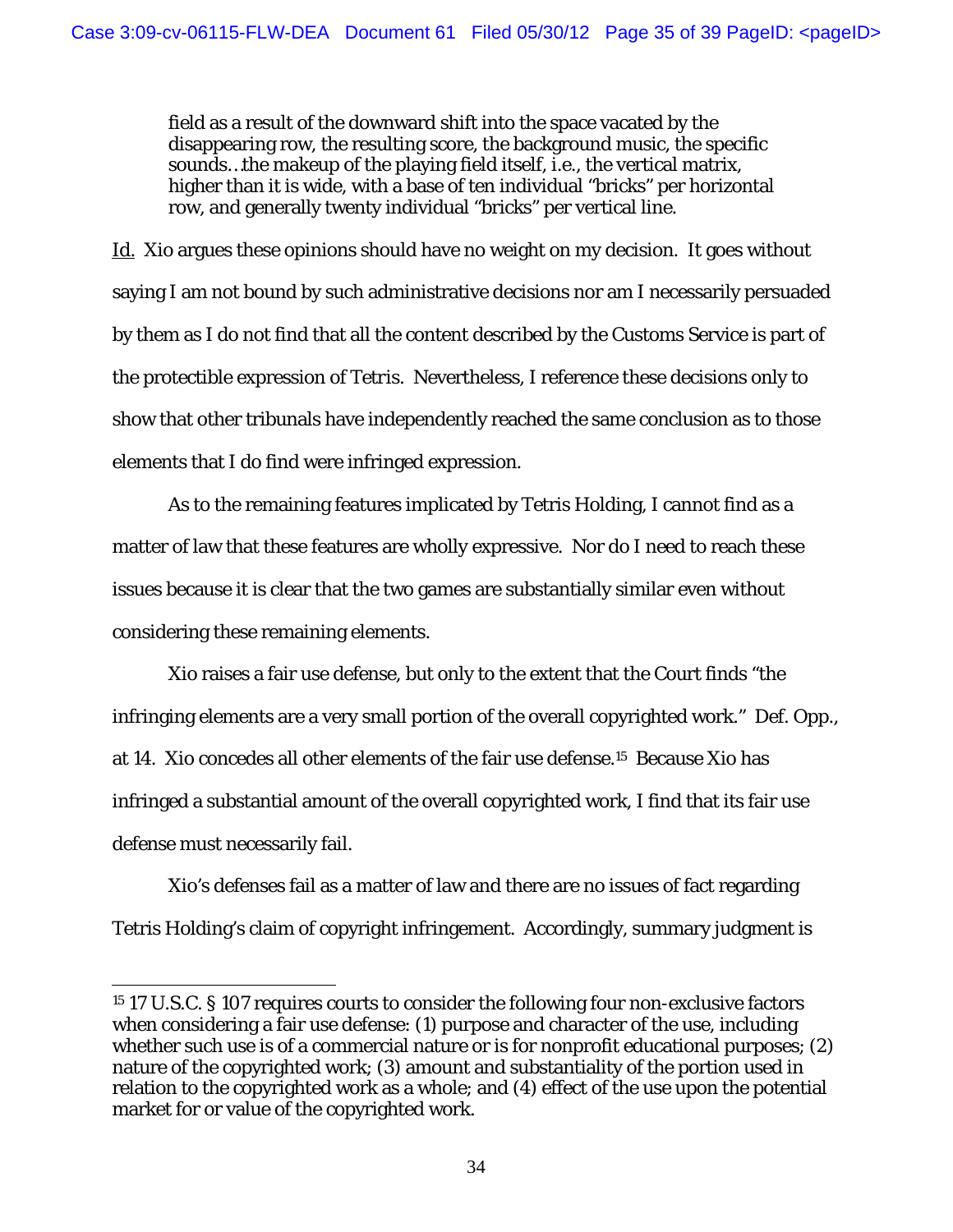granted on Count One in favor of Plaintiffs.

### **2. Trade Dress**

 $\overline{a}$ 

Tetris Holding also moves for summary judgment on Count Two arguing that Xio willfully infringed its trade dress under federal law; Xio moves that Tetris Holding's trade dress is functional and therefore it is entitled to summary judgment. To establish trade dress infringement, Tetris Holding must prove that (1) the trade dress is distinctive in that it has acquired secondary meaning; (2) the trade dress is not functional, and (3) there is a likelihood that consumers will confuse Xio's *Mino* product for that of Plaintiffs' *Tetris* product. See Knorr-Nahrmittel A.G. v. Reese Finer Foods, Inc., 695 F. Supp. 787, 791 (D.N.J. 1988). Tetris Holding claims its trade dress is comprised of the following: "the brightly-colored Tetriminos, which are formed by four equally-sized, delineated blocks, and the long vertical rectangle playfield, which is higher than wide." Pl. Mot., at 27.<sup>16</sup> Tetris Holding's allegations are not based on the game play as is its copyright allegations, but instead based on the manner in which *Mino* advertised and packaged its game to potential users, which could potentially cause confusion as to whether *Mino* was an authorized iteration of *Tetris*.

In addition to raising an affirmative defense, Xio only disputes the second element and argues that Tetris Holding's trade dress is functional.17 To make this argument, Xio relies on precisely the same arguments it makes in support of its

<sup>16</sup> Plaintiffs' description of its trade dress includes the qualifier "including, but not limited to." Pl. Mot., at 27. Plaintiffs have had sufficient time to determine exactly the contours of the alleged trade dress violation and for purposes of this motion, this is the trade dress that I will consider.

<sup>17</sup> I note that Xio's apparent concession that there is a likelihood customers will confuse the two products also supports my finding of substantial similarity between *Tetris's* copyrightable content and *Mino*.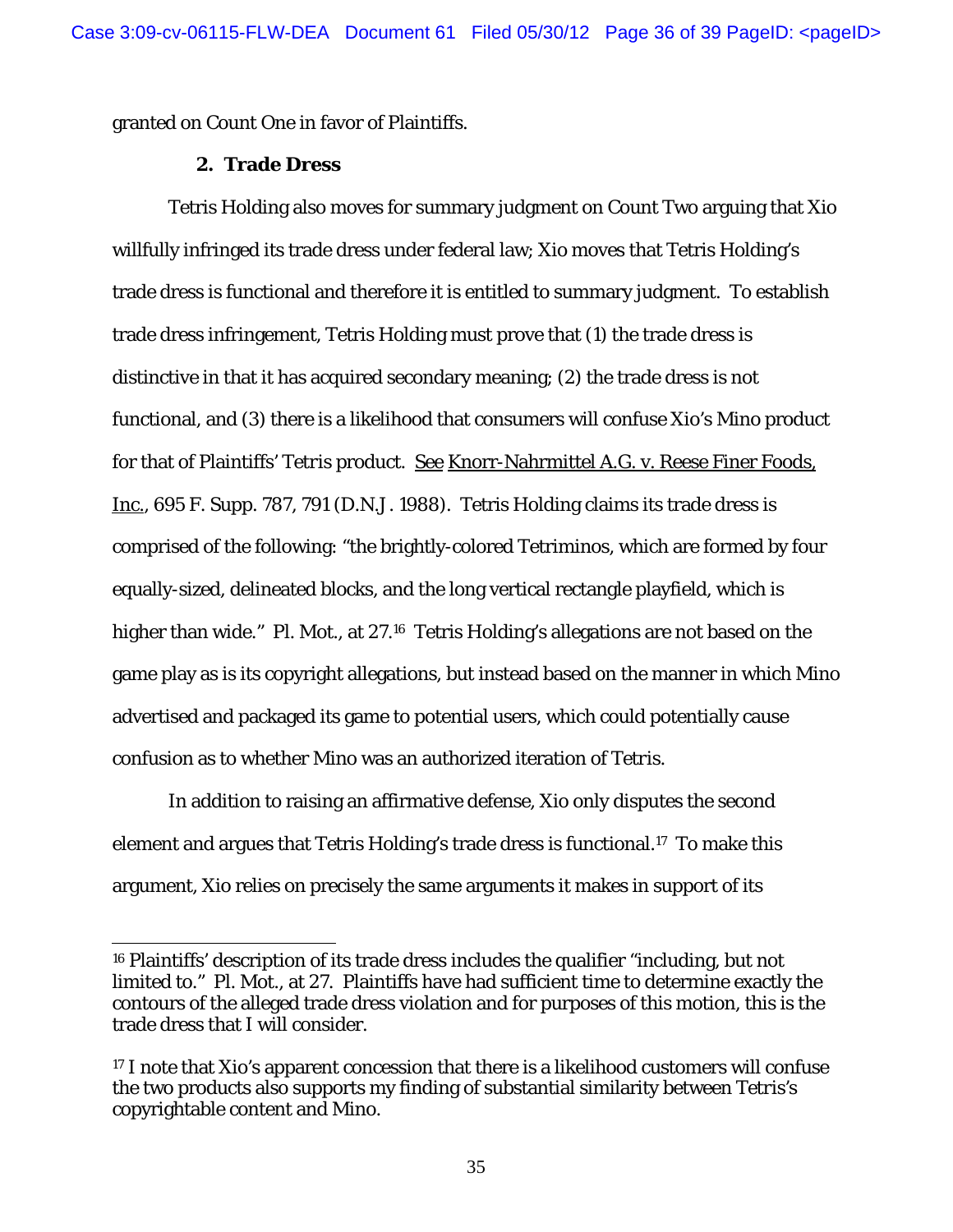copyright arguments—that the infringed *Tetris* elements are not protectible because they are related to a function of the game. As I discuss above, neither the color and style of the pieces nor the game board being 20 units by 10 units are functional in the context of copyright law. Nor do I find that they are functional in the context of trade dress law.

The Supreme Court has explained that a feature is functional if: "it is essential to the use or purpose of the device or when it affects the cost or quality of the device" or the right to use it exclusively "would put competitors at a significant non-reputation-related disadvantage," meaning it is "essential to effective competition in a particular market." Traffix Devices v. Mktg. Displays, 532 U.S. 23, 33 (2001). The color and style of the pieces are not functional under any one of these standards. These elements are not mandated by the use or purpose of the game because numerous other choices are available to a game designer without affecting the functionality of the game. As I noted earlier, Xio's own expert admitted that there are "almost unlimited number" of ways to design the pieces and the board and the game would still "function perfectly well." Pl. Stmt. of Undisputed Fact, at ¶ 53. Nor has Defendant shown that other choices would at all affect either the cost or quality of the device or that these choices are essential to effective competition.

Instead, Xio points to language in Traffix where the Supreme Court said: "There is no need, furthermore, to engage as did the Court of Appeals, in speculation about other design possibilities…." Traffix, 532 U.S. at 33-34. But this was after the Court had already found that the trade dress was "not an arbitrary flourish" and instead was "the reason the device works." Id. Thus, it was explaining that once trade dress has been found to be functional a court should not engage in a speculative analysis about other design alternatives. Here, however, Tetris Holding's design choices were essentially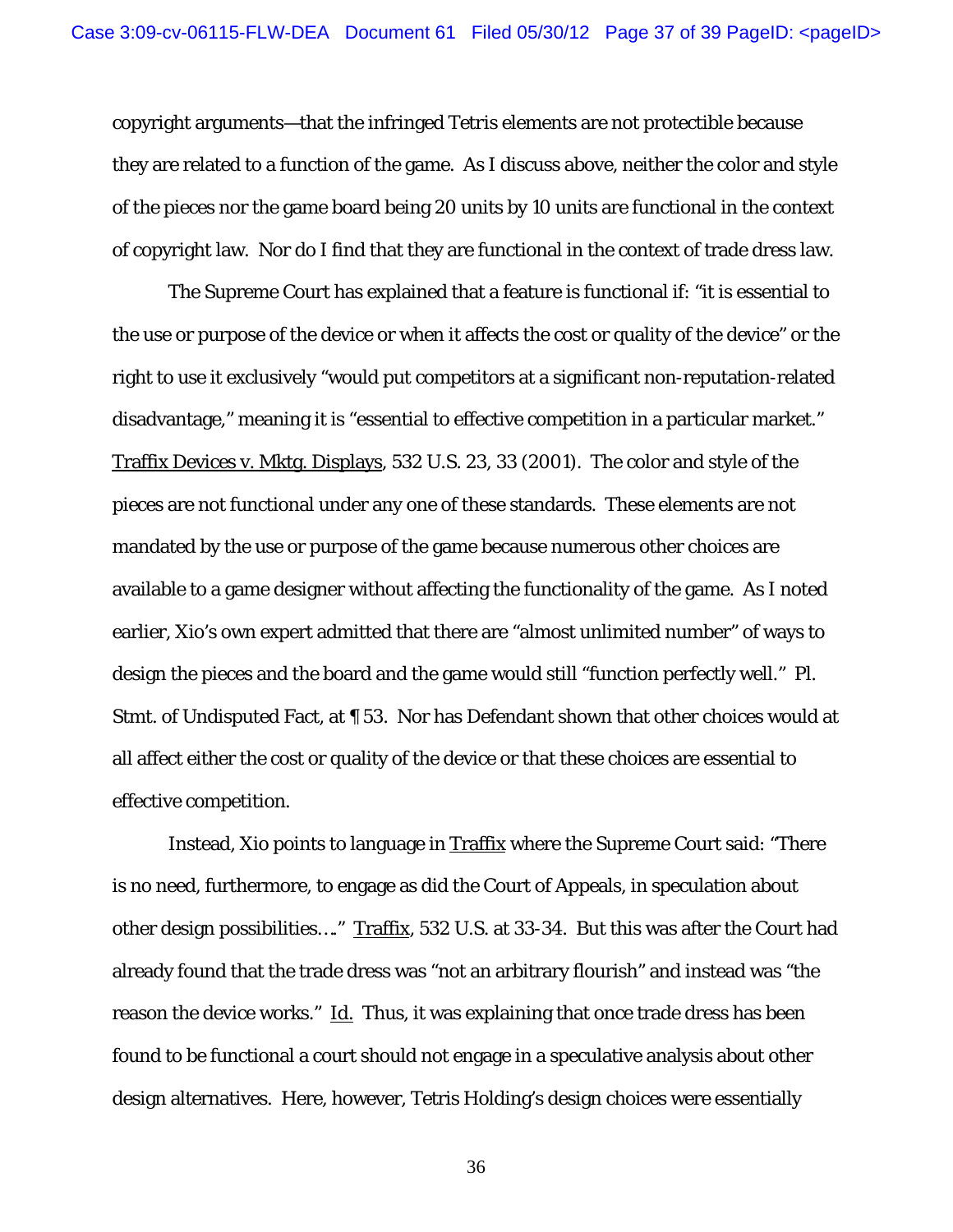"arbitrary flourishes" and were in no way related to the reason the game works or functions.

Xio also argues that Tetris Holding's trade dress claim is preempted as per the Supreme Court's decision in Dastar Corp. v. Twentieth Century Fox Film Corp., 539 U.S. 23 (2003). In particular, Xio relies on the Court's language explaining that one cannot bring unfair competition claims based on illegal copying when the copied materials are in the public domain. Def. Motion, at 44-45 (citing Dastar, 539 U.S. at 35). In Dastar, the plaintiff's cause of action was essentially a copyright action that he tried to shoehorn into a Lanham Act claim because the copyright had expired and his work was therefore in the public domain. Id. The Supreme Court held that claims of false authorship and reverse passing off are not cognizable under the Lanham Act, but should instead be brought as copyright actions. Id. at 37. Plaintiffs are not merely restating their copyright claim under the Lanham Act, but their trade dress claims are meant to address the consumer confusion that developed because *Xio* packaged and advertised its game in the same manner as *Tetris*. See Profoot, Inc. v. MSD Consumer Care, Inc., No. 11-7079, 2012 U.S. Dist. LEXIS 51888, at \*9-10 (D.N.J. Apr. 11, 2012) ("[Dastar] does not stand for the proposition that all trade dress infringement cases are preempted when copyright provides an adequate remedy. It stands only for the proposition that the Lanham Act cannot be interpreted to permit a backdoor into establishing a copyright infringement claim.")

In light of the above and there being no issues of fact raised by either party, summary judgment is granted on Count Two, Plaintiffs' claim of trade dress infringement, in favor of Plaintiffs.

#### **IV. CONCLUSION**